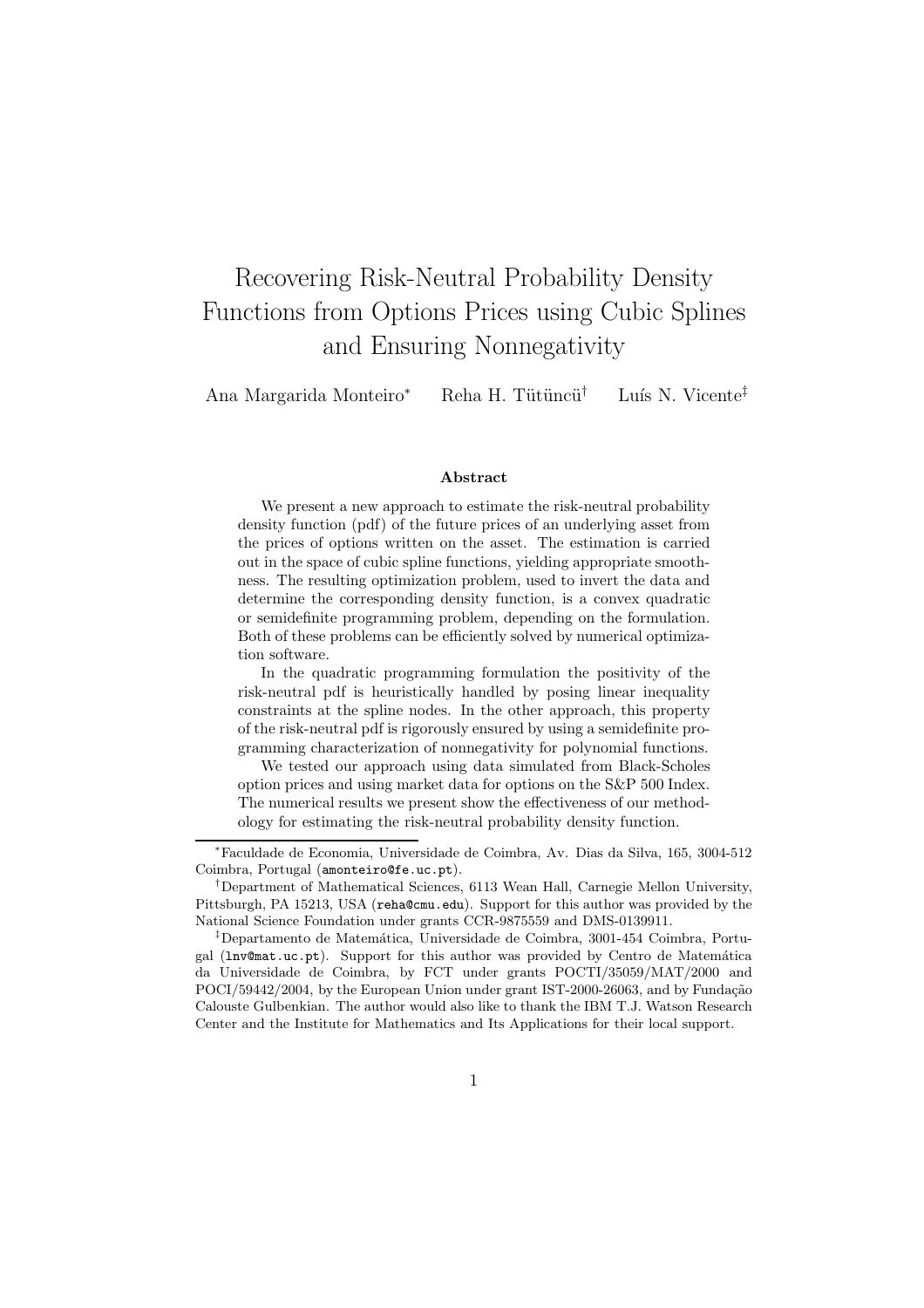Keywords: option pricing, risk-neutral density estimation, cubic splines, quadratic programming, semidefinite programming.

# 1 Introduction

The risk-neutral probability measure is a fundamental concept in arbitrage pricing theory. By definition, a risk-neutral probability measure (RNPM) is a measure under which the current price of each security in the economy is equal to the present value of the discounted expected value of its future payoffs given a risk-free interest rate. Fundamental theorems of asset pricing indicate that RNPMs are guaranteed to exist under an assumption of no arbitrage.

If a unique RNPM on the space of future states of an economy is given, we can price any security for which we can determine the future payoffs for each state in the state space. Therefore, a fundamental problem in asset pricing is the identification of a risk-neutral probability measure. While the dynamics of an economy and the parameters for its stochastic models are not directly observable, one can infer some information about these dynamics from the current prices of the securities in this economy. In particular, one can extract one or more implied risk-neutral densities of the future price of a security that are consistent with the prices of options written on that security. When there are multiple RNPMs consistent with the observed prices, one may try to choose the "best" one, according to some criterion. We address this problem in this article using optimization models.

For a stock or index, the set of possible future states can be represented as an interval or ray, discretized if appropriate or necessary. In most cases, the number of states in this state space is much larger than the number of observed prices, resulting in a problem with many more variables than equations. This underdetermined problem has many potential solutions and we can not obtain an unique or sensible solution without imposing some additional structure into the risk-neutral probability measure we are looking for.

The type of additional structure imposed has been the differentiating feature of the existing approaches to the problem of identifying implied RNPMs. These approaches can be broadly classified as parametric and nonparametric techniques and are reviewed by Jackwerth [20], and Bondarenko [9] (see also Section 2). Parametric methods choose a distribution family (or a mixture of distributions) and then try to identify the parameters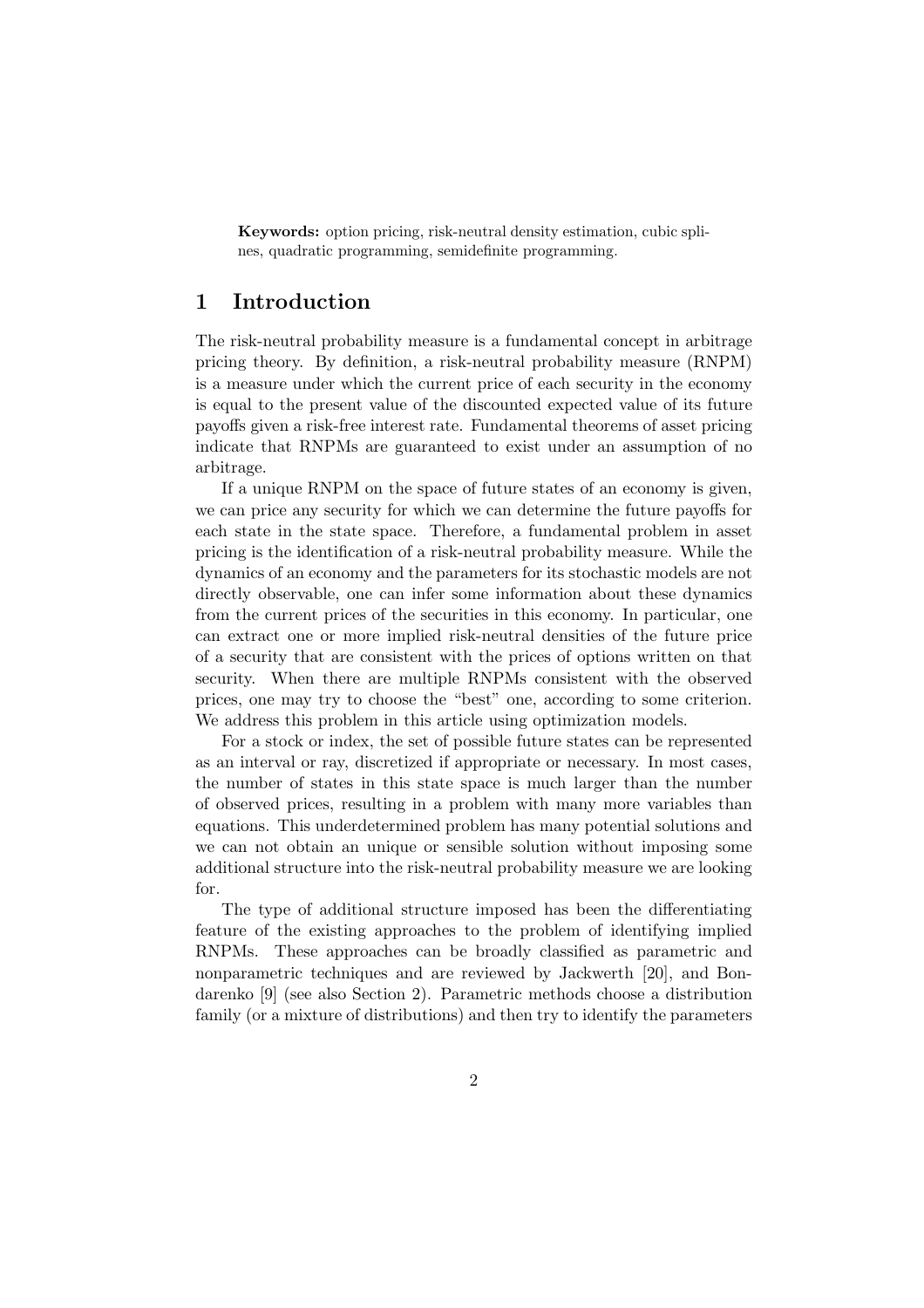for these distributions that are consistent with the observed prices [6, 24]. In non-parametric techniques, one achieves more flexibility by allowing general functional forms. Structure is introduced either using prior distributions or smoothness restrictions. Our approach fits into this last category and we ensure the desired smoothness of the RNPM using spline functions.

Spline functions are piecewise polynomial functions that assume a predetermined value at certain points (knots) and satisfy certain smoothness properties. Other authors have also used spline fitting techniques in the context of risk-neutral density estimation, see [3, 13]. In contrast to existing techniques, we allow the displacement of spline knots in a superset of the set of points corresponding to option strikes. The additional set of knots makes our model flexible and we use this flexibility to optimize the fit of the spline function to the observed prices. The basic formulation, without requiring the nonnegativity of the risk-neutral probability density function (pdf), is a convex quadratic programming (QP) problem.

Two strategies to impose the nonnegativity of the RNPM are presented and discussed in this paper. The first and simpler strategy is to require the estimated pdf to remain nonnegative at the spline nodes. This scheme maintains the QP structure of the problem since it brings only linear inequality constraints to the basic formulation. However, there is no guarantee of nonnegativity between the spline nodes. Our second approach replaces the basic QP formulation with a semidefinite programming (SDP) formulation but rigorously ensures the nonnegativity of the estimated pdf in its entire domain. It is based on an SDP characterization of nonnegative polynomial functions due to Bertsimas and Popescu [5] and requires additional variables and linear equality constraints as well as semidefiniteness constraints on some matrix variables. To our knowledge, this is the first spline function approach to risk-neutral density estimation with a positivity guarantee.

The rest of this paper is organized as follows: In Section 2, we provide the definition of RNPMs and briefly discuss some of the existing approaches. In Section 3, we discuss our spline approximation approach to RNPMs and develop our basic QP optimization model. The treatment of nonnegativity is given in Section 4. Section 5 is devoted to a numerical study of our approach both with simulated and market data. We provide a brief conclusion in Section 6.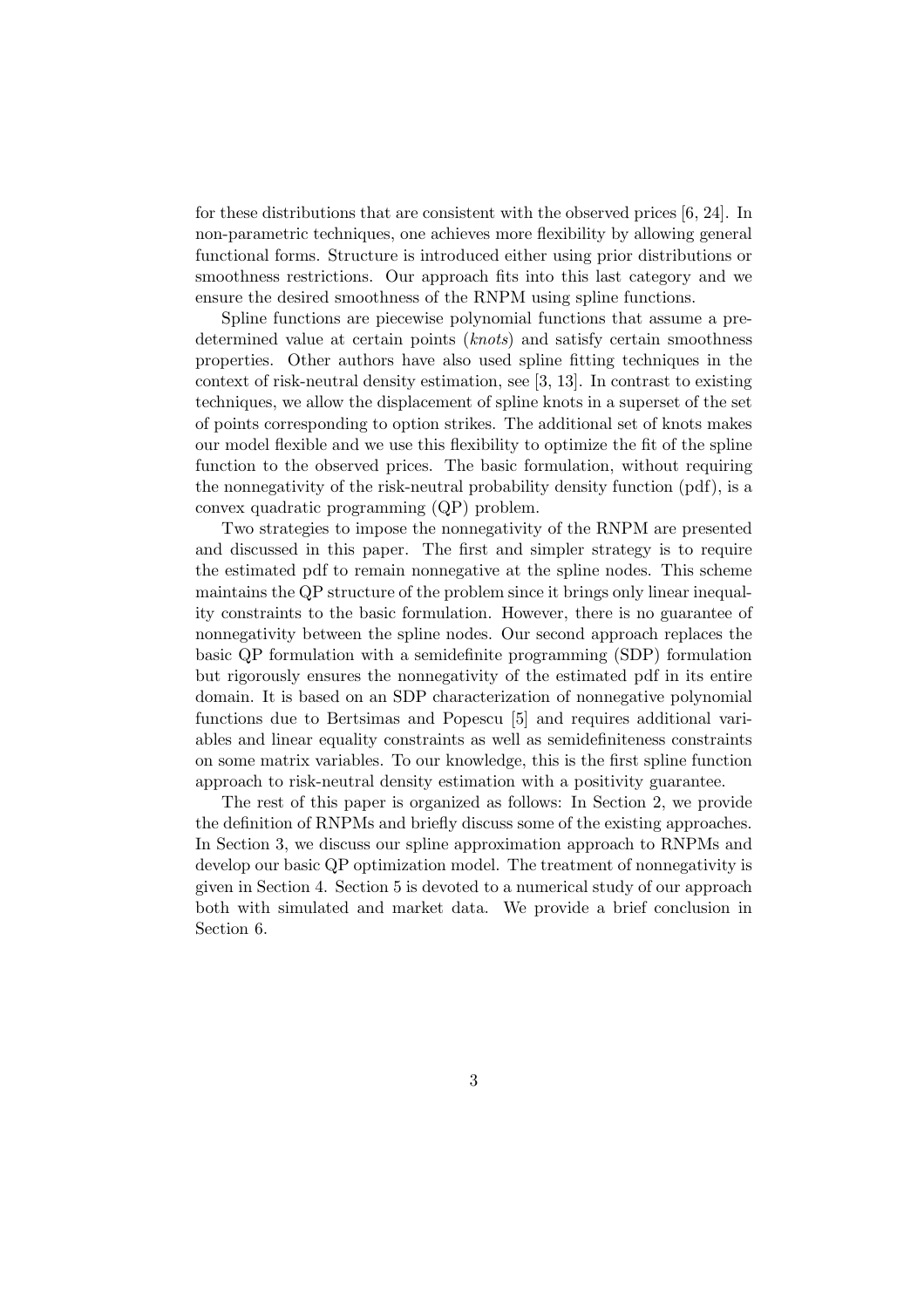# 2 Risk-neutral probability measures

We consider the following one-period economy: There are  $n$  securities whose current prices are given by  $s_0^i$  for  $i = 1, ..., n$ . At the end of the current period, the economy will be in one of the states from the state space Ω. If the economy reaches state  $\omega \in \Omega$  at the end of the current period, security *i* will have the payoff  $s_1^i(\omega)$ . We assume that we know all  $s_0^i$ 's and  $s_1^i(\omega)$ 's but do not know the particular terminal state  $\omega$ , which will be determined randomly.

As an example of the set-up explained in the previous paragraph, we consider a particular security (stock, index,  $etc.$ ) and let the *n* securities be financial options written on this stock. Here,  $\Omega$  denotes the state space for the terminal price of the underlying stock and  $s_1^i(\omega)$  denotes the payoff of the option i when the underlying stock price is  $\omega$  at termination. For example, if option i is a European call with strike price  $K_i$  to be exercised at the end of the current period, we would have  $s_1^i(\omega) = (\omega - K_i)^+$ .

Next, we give a definition of RNPMs:

Definition 1 Consider the economy described above. Let r denote the riskfree interest rate in the period  $[t, T]$ . A risk-neutral probability measure in the

- discrete case and on the state space  $\Omega = {\omega_1, \omega_2, \ldots, \omega_m}$  is defined by a vector of positive numbers  $p_1, p_2, \ldots, p_m$  such that
	- 1.  $\sum_{j=1}^{m} p_j = 1$ , 2.  $s_0^i = e^{-r(T-t)} \sum_{j=1}^m p_j s_1^i(\omega_j), \quad i = 1, \ldots, n;$
- continuous case and on the state space  $\Omega = (a, b)$  is defined by a density function  $p : \mathbb{R} \to \mathbb{R}_+$  such that
	- 1.  $\int_a^b p(\omega) d\omega = 1$ , a 2.  $s_0^i = e^{-r(T-t)} \int_a^b p(\omega) s_1^i(\omega) d\omega, \quad i = 1, ..., n.$

It is well known that the existence of a risk-neutral probability measure is strongly related to the absence of arbitrage opportunities as expressed in the First Fundamental Theorem of Asset Pricing (see [15]). We first give an informal definition of arbitrage and then state this theorem:

**Definition 2** An arbitrage is a trading strategy

• that has a positive initial cash flow and has no risk of a loss later, or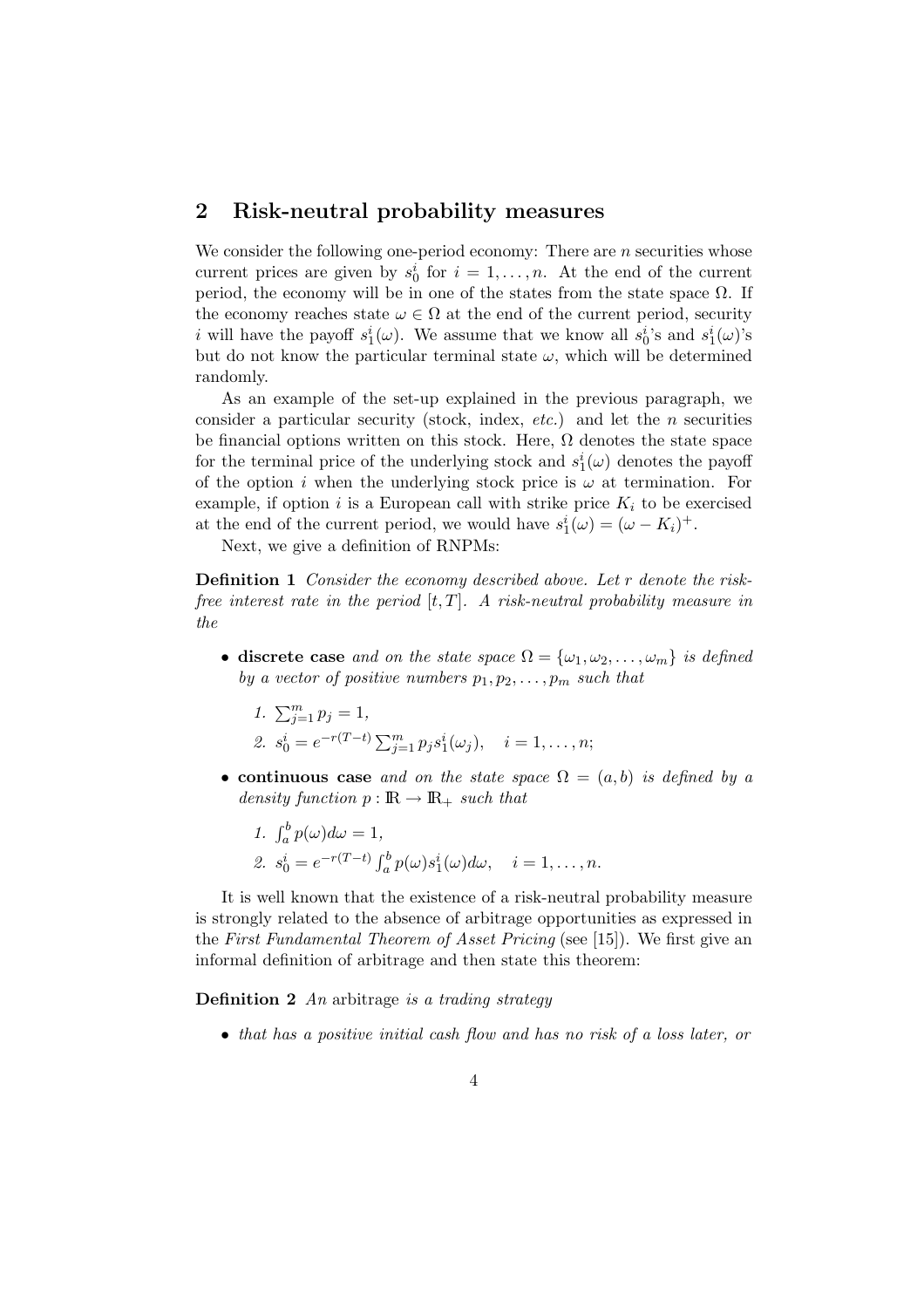• that requires no initial cash input, has no risk of a loss, and a positive probability of making profits in the future.

**Theorem 1** A risk-neutral probability measure exists if and only if there are no arbitrage opportunities.

Definition 1 and Theorem 1 illustrate why we care about risk-neutral probability measures. When a RNPM is available on the future states of an economy, any security whose future payoffs in all these future states is known can be reliably priced. Furthermore, if we assume that arbitrage opportunities do not exist as commonly done in the financial literature, we know that an RNPM must exist. Then the question becomes, how do we find or estimate an RNPM on the future states of an economy?

One very important and potentially tractable instance of this problem arises when the economy consists of a security (say a stock or a market index) that we will call the underlying security and a number of derivative securities based on this underlying security. We are interested in the RNPM for the price of the underlying security at a fixed future date. As we argued in the Introduction, since the payoffs of the derivatives depend on the future values of the underlying asset, we can use the prices of these derivatives to get information about the probability distribution of the future values of the underlying. We can say that the prices of option contracts contain some information about the market expectations, namely a possible correspondence between the price of the underlying and its strike.

The estimation of the risk-neutral densities serves several purposes. The most common application of risk-neutral densities is related to the setting we discussed in the previous paragraph. Given the observed prices of derivative securities on a particular underlying asset, one can use the RNPM derived from these prices to determine an arbitrage-free price (or limits on arbitragefree prices) of new, exotic derivatives with complicated payoff structures on the same underlying security. By providing a mechanism for extrapolating information from observed derivative prices, risk-neutral densities can also be used to detect arbitrage opportunities. Another relevant application is related to capturing the market sentiment. A risk-neutral density can compactly summarize the collective expectation of market participants regarding the fluctuations of asset prices in the future (see, e.g., [6]). This information may assume a greater importance under unusual economic or political scenarios (see, e.g., [24]). The risk-neutral densities are also used to determine new risk-adjusted densities that accommodate investors' risk preferences, namely the preferences that derive from the interaction between the market participants.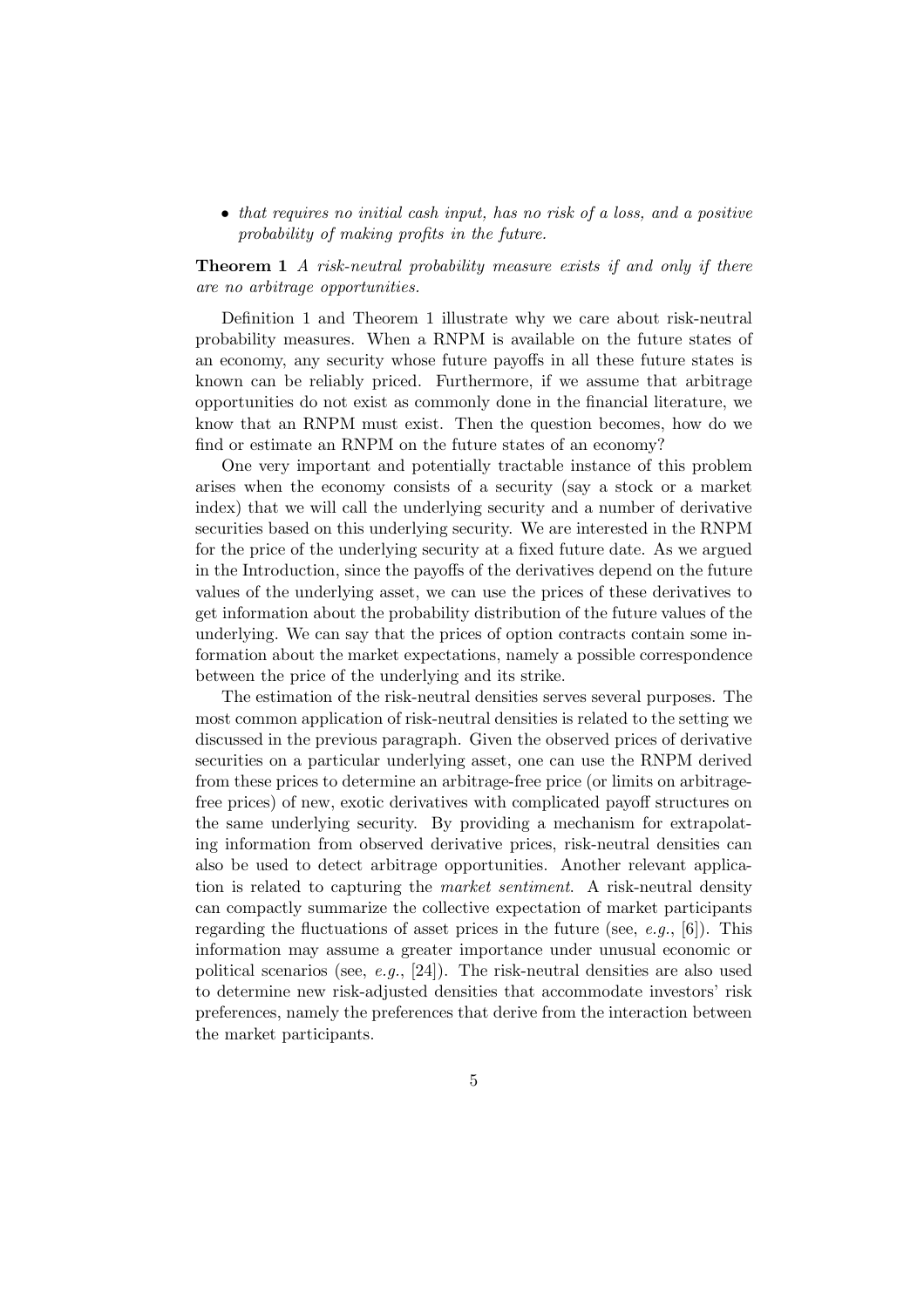Mathematically, the problem of estimating risk-neutral densities provides an interesting challenge. From an optimizer's perspective, the problem is to find the best RNPM estimate given the available information. The price of each additional security provides an additional piece of information on the structure of the density and makes the set of densities consistent with all observed prices smaller. Structural properties of probability measures (non-negativity, integrate to one) provide additional constraints that are not always straightforward to impose.

There are several approaches, reported in the literature, to derive riskneutral probabilities from observed options prices (see the surveys in [6, 9, 20]). One can either assume that the density belongs to a parametric family of distributions and reduce the problem to a simple parameter-fitting problem, or use a non-parametric method. In the context of the Black-Scholes model [7], it is well known that the geometric Brownian motion followed by the underlying asset price implies a lognormal risk-neutral pdf. In practice, parametric methods derive the risk-neutral pdf's from a set of statistical distributions and the set of observational data. A specific parameterized form for the density function on the underlying asset (such as a mixture of lognormals; see  $[6, 24]$ , or for the stochastic process  $[7, 14]$  is assumed and then the optimal parameters are identified by fitting the data (see also [4, 26]).

Non-parametric methods are more flexible as they essentially allow an infinite number of parameters. Among the nonparametric approaches, and following Bondarenko [9], we can point out: implied trees methods [25], kernel methods [2], maximum-entropy methods [12, 28], methods applied to the volatility smile [3, 11, 13, 27], methods applied to the risk-neutral probability [21, 23]. Other methods share both parametric and nonparametric features [1, 9]. Here, we follow the non-parametric approach.

Several of the methods mentioned above, including both parametric and non-parametric ones, suffer from a lack of guarantee of nonnegativity of the risk-neutral density they generate. Jackwerth [20] notes that parametric methods based on the expansion of a basic risk-neutral density can generate densities with negative values. Rubinstein [26] states that for some set of parameters the risk-neutral densities generated violate the nonnegativity constraint. The methods proposed by Shimko [27] and developed by Aparicio and Hodges [4], Bliss and Panigirtzoglou [8], and Campa, Chang, and Reider [13] can produce negative probabilities. Jackwerth [20] as well as Brunner and Hafner [11] mention that, for these methods, the nonnegativity of the density must be checked since there is no guarantee of nonnegativity. Bondarenko [9] corroborates the latter and indicates that also [21] may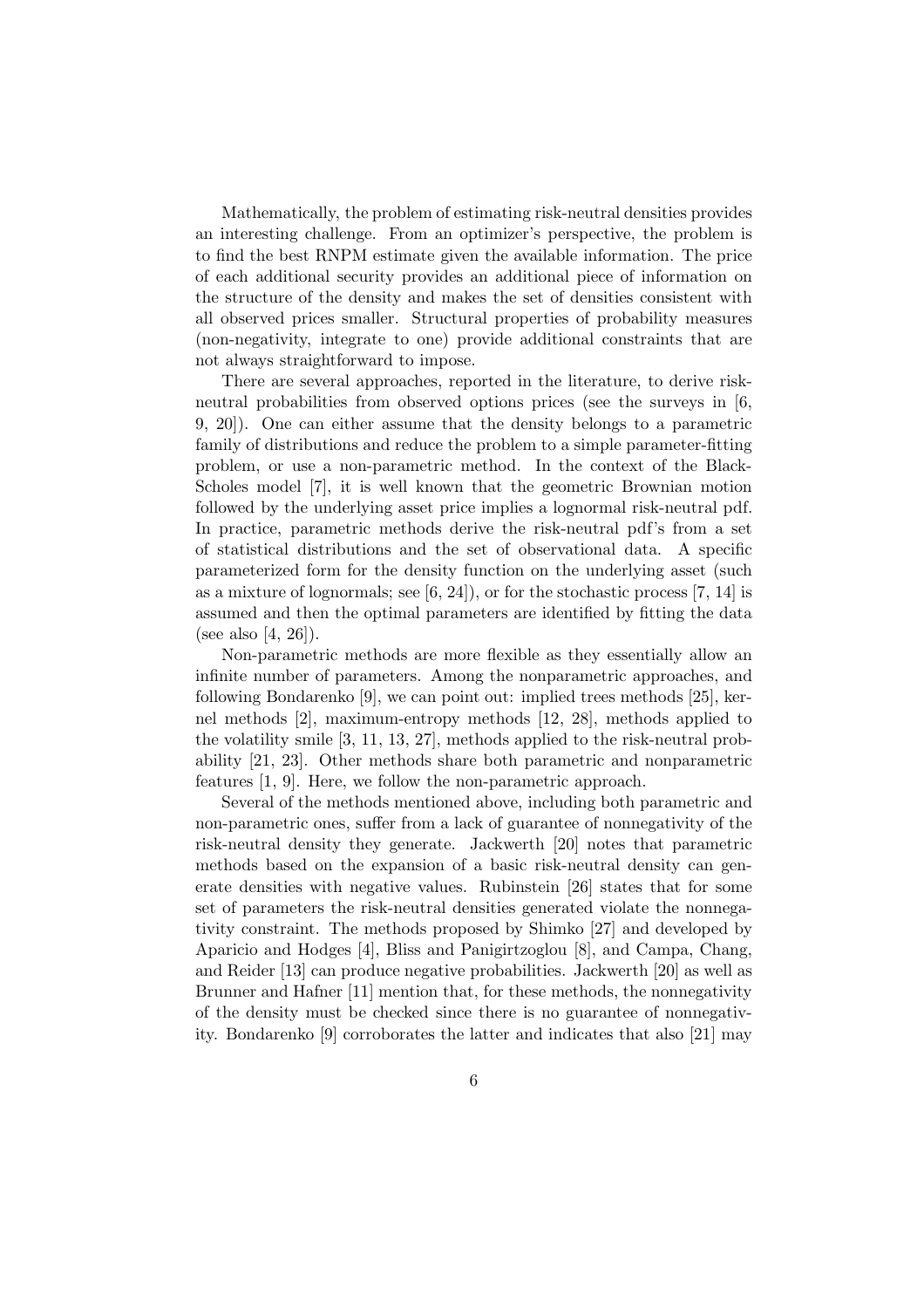obtain negative probabilities. These concerns lead us to search for a guarantee of nonnegativity for the risk-neutral density. As we will later see, we show that it is possible to guarantee the nonnegativity of the risk-neutral density in a rigorous manner by reformulating the problem using tools from semidefinite programming.

## 3 The basic formulation using splines

As discussed in the Introduction, one of the desired structural properties of a RNPM estimate is smoothness. The strategy developed in this section guarantees appropriate smoothness of the risk-neutral pdf by estimating it using cubic splines (see the Appendix of this paper). The estimation is carried out by the solution of an optimization problem where the optimization variables are the parameters of the spline functions.

#### 3.1 The quadratic programming formulation

We now formulate an optimization problem with the objective of finding a risk-neutral pdf described by cubic splines for future values of an underlying security that provides a best fit with the observed option prices on this security.

For the security under consideration, we fix an exercise date, a range  $[a, b]$  for possible terminal values of the price of the underlying security at the exercise date of the options, and an interest rate  $r$  for the period between now and the exercise date. The other inputs to our optimization problem are the chosen expiration date and market prices,  $C_K$  for call options and  $P_K$ for put options, on the chosen underlying security, with strike price  $K$ . Let C and  $P$ , respectively, denote the set of strike prices K for which reliable market prices  $C_K$  and  $P_K$  are available. For example, C may denote the strike prices of call options that were traded on the day that the problem is formulated.

Next, we consider a super-structure for the spline approximation to the risk-neutral pdf, meaning that we choose how many knots to use, where to place the knots and what kind of polynomial (quadratic, cubic, etc.) functions to use. For example, one may decide to use cubic splines (as we do in this paper) and  $n_s + 1$  equally spaced knots. The parameters of the polynomial functions that comprise the spline function will be the variables of the optimization problem we are formulating. For cubic splines with  $n_s + 1$  knots, we will have  $4n_s$  variables  $(\alpha_s, \beta_s, \gamma_s, \delta_s)$ , for  $s = 1, \ldots, n_s$ . Collectively, we will represent these variables by  $y \in \mathbb{R}^{4n_s}$ . For all y chosen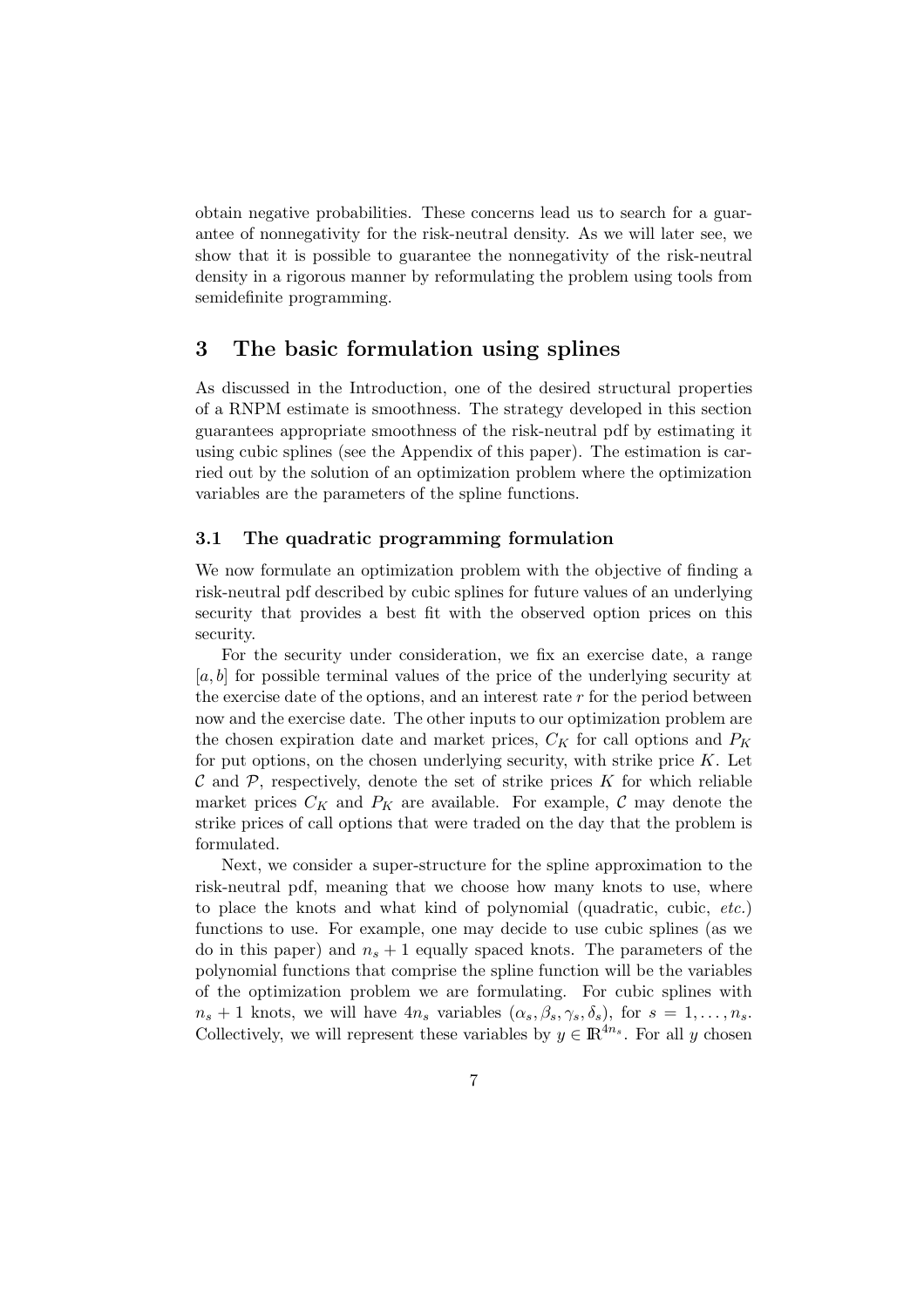so that the corresponding polynomial functions  $f_s$  satisfy the systems (20)-(23) of the Appendix, we will have a particular (natural) spline function defined on the interval [a, b]. Let  $p_y(\omega)$  denote this function. Note that we do not impose the constraints given in (19) because the values of the pdf we are approximating are unknown and will be the result of the solution of an optimization problem.

By imposing the following additional restrictions we make sure that  $p_y$ is a probability density function:

$$
p_y(\omega) \geq 0, \,\forall \omega \in [a, b], \tag{1}
$$

$$
\int_{a}^{b} p_y(\omega) d\omega = 1. \tag{2}
$$

In practice the requirement (2) is easily imposed by including the following constraint in the optimization problem:

$$
\sum_{s=1}^{n_s} \int_{x_s}^{x_{s+1}} f_s(\omega) d\omega = 1.
$$
 (3)

One can easily see that this is a linear constraint in the components  $(\alpha_s, \beta_s, \alpha_s)$  $\gamma_s, \delta_s$ ) of the optimization variable y. The treatment of (1) is postponed to the next section and is ignored until the end of this section.

Next, we define the discounted expected value of the terminal value of each option using  $p_y$  as the risk-neutral probability density function (see [14]):

$$
C_K(y) = e^{-r(T-t)} \int_a^b p_y(\omega) (\omega - K)^+ d\omega, \qquad (4)
$$

$$
P_K(y) = e^{-r(T-t)} \int_a^b p_y(\omega) (K - \omega)^+ d\omega.
$$
 (5)

If  $p_y$  was the actual risk-neutral probability density function, the quantities  $C_K(y)$  and  $P_K(y)$  would be the fair values of the call and put options with strikes  $K$ . The quantity

$$
(C_K - C_K(y))^2
$$

measures the squared difference between the observed value and discounted expected value considering  $p_y$  as the risk-neutral pdf. Now consider the overall residual least squares function for a given y:

$$
E(y) = \sum_{K \in \mathcal{C}} (C_K - C_K(y))^2 + \sum_{K \in \mathcal{P}} (P_K - P_K(y))^2.
$$
 (6)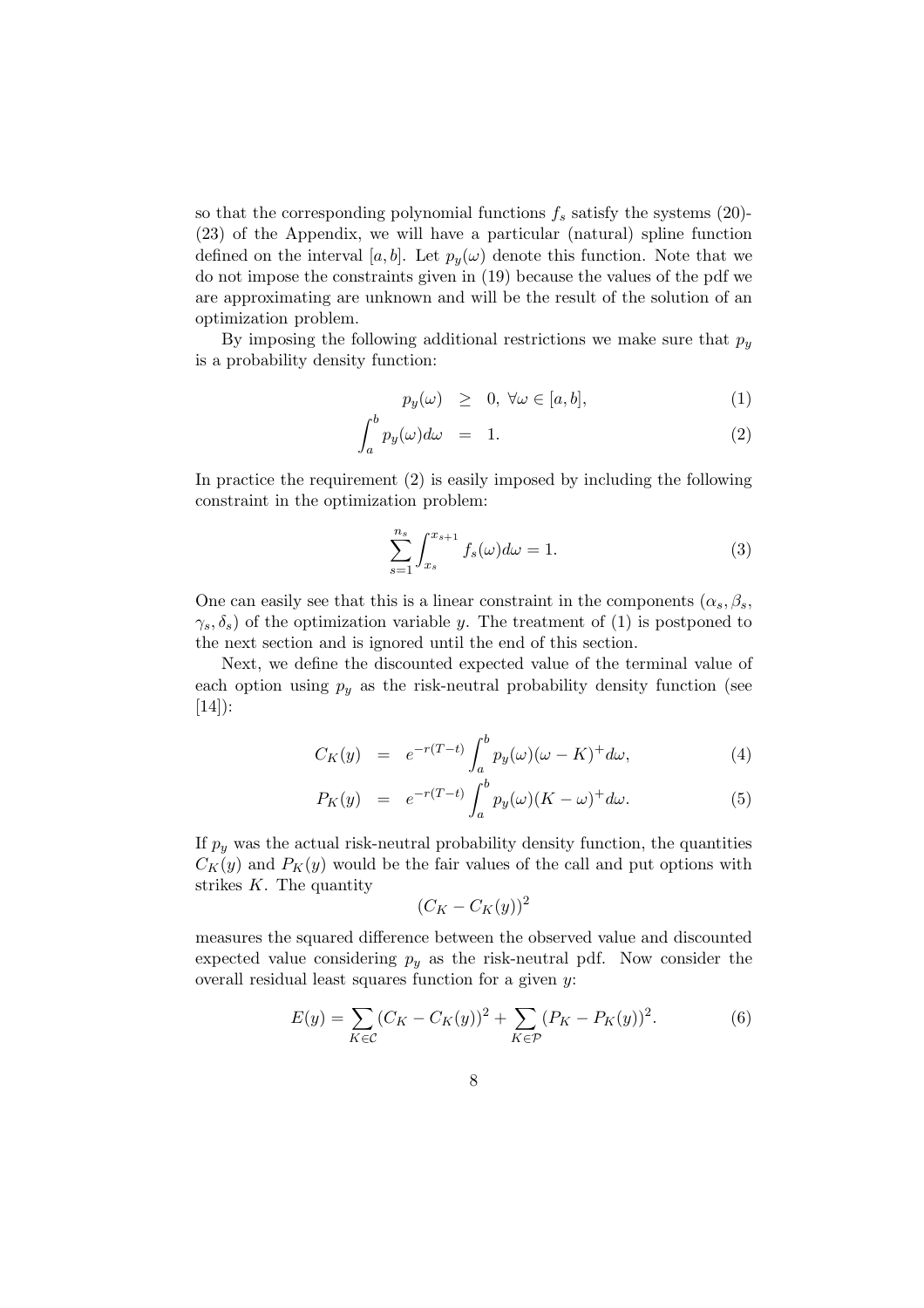The objective now is to choose y such that  $E(y)$  is minimized subject to the constraints already mentioned. The resulting optimization problem is a convex quadratic programming problem corresponding to the following formulation:

$$
\min_{y} E(y) \text{ s.t. } (20), (21), (22), (23), (3). \tag{7}
$$

## **3.2** Functions  $C_K(y)$  and  $P_K(y)$

We now look at the structure of problem (7) in more detail. In particular, we evaluate the function  $C_K(y)$ . Consider a call option with strike K such that  $x_{\ell} \leq K < x_{\ell+1}$ . Recall that y denotes a collection of variables  $(\alpha_s, \beta_s, \gamma_s, \delta_s)$  for  $s = 1, \ldots, n_s$  and that  $x_1 = a, x_2, \ldots, x_{n_s}, x_{n_s+1} = b$  represent the locations of the knots. The formula for  $C_K(y)$  can be derived as follows:

$$
e^{r(T-t)}C_K(y)
$$
  
=  $\int_a^b p_y(\omega)(\omega - K)^+d\omega$   
=  $\sum_{s=\ell}^{n_s} \int_{x_s}^{x_{s+1}} p_y(\omega)(\omega - K)^+d\omega$   
=  $\int_K^{x_{\ell+1}} p_y(\omega)(\omega - K)d\omega + \sum_{s=\ell+1}^{n_s} \int_{x_s}^{x_{s+1}} p_y(\omega)(\omega - K)d\omega$   
=  $\int_K^{x_{\ell+1}} (\alpha_\ell \omega^3 + \beta_\ell \omega^2 + \gamma_\ell \omega + \delta_\ell)(\omega - K)d\omega$   
+  $\sum_{s=\ell+1}^{n_s} \int_{x_s}^{x_{s+1}} (\alpha_s \omega^3 + \beta_s \omega^2 + \gamma_s \omega + \delta_s)(\omega - K)d\omega.$ 

One can easily see that this expression for  $C_K(y)$  is linear in the components  $(\alpha_s, \beta_s, \gamma_s, \delta_s)$  of the optimization variable y. A similar formula can be derived for  $P_K(y)$ . Another relevant aspect that should be pointed out is that the formula for  $C_K(y)$  will involve coefficients of the type  $x_s^5$  which can, and in fact do, make the Hessian matrix of the QP problem (7) severely ill-conditioned.

## 4 Guaranteeing nonnegativity

The simplest way to deal with the requirement of nonnegativity of the riskneutral pdf is to weaken condition (1), requiring the cubic spline approxi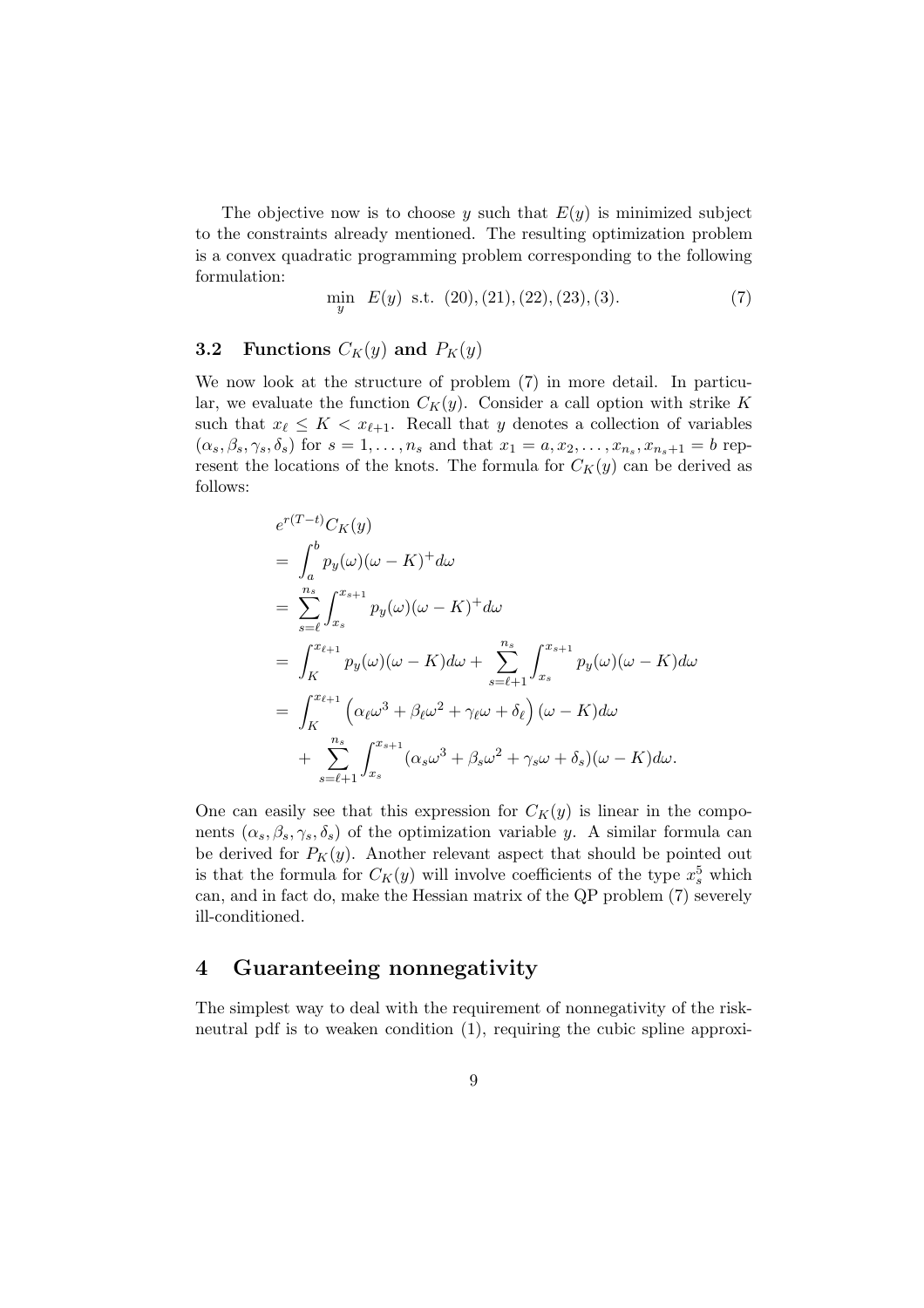mation to be nonnegative only at the knots:

$$
f_s(x_s) \ge 0, s = 1,..., n_s \text{ and } f_{n_s}(x_{n_s+1}) \ge 0.
$$
 (8)

Then, the basic QP formulation changes to:

$$
\min_{y} E(y) \text{ s.t. } (20), (21), (22), (23), (3), (8). \tag{9}
$$

One can easily see that problem (9) is still a convex quadratic programming problem, since (8) are linear inequalities in the optimization variables. The drawback of this strategy is the lack of guarantee of nonnegativity of the spline functions between the spline knots. This heuristic strategy proved sufficient to obtain nonnegative pdf estimates in most of our experiments some of which are reported in Section 5. However, in some instances pdf estimates assumed negative values between knots. Since our aim is to estimate a probability density function, estimates with negative values are not acceptable.

In what follows, we develop an alternative optimization model where the nonnegativity of the resulting risk-neutral pdf estimate is rigorously guaranteed. The cost we must pay for this guarantee is an increase in the complexity of the optimization problem. Indeed, the new model involves semidefiniteness restrictions on some matrices related to new optimization variables. While the resulting problem is still a convex optimization problem and can be solved with standard conic and semidefinite optimization software (see,  $e.g., [30]$ ), it is also more expensive to solve than a convex QP.

The model we consider is based on necessary and sufficient conditions for the nonnegativity of a single variable polynomial in intervals, as well as on rays and on the whole real line. This characterization is due to Bertsimas and Popescu [5] and is stated in the next proposition.

**Proposition 1 (Proposition 1 (d),**[5]) The polynomial  $g(x) = \sum_{r=0}^{k} y_r x^r$ satisfies  $g(x) \geq 0$  for all  $x \in [a, b]$  if and only if there exists a positive semidefinite matrix  $X = [x_{ij}]_{i,j=0,\dots,k}$  such that

$$
\sum_{i,j:i+j=2\ell-1} x_{ij} = 0, \quad \ell = 1,\dots,k,
$$
\n(10)

$$
\sum_{i,j:i+j=2\ell} x_{ij} = \sum_{m=0}^{\ell} \sum_{r=m}^{k+m-\ell} y_r \binom{r}{m} \binom{k-r}{\ell-m} a^{r-m} b^m, \quad (11)
$$

$$
\ell = 0, \dots, k,\tag{12}
$$

$$
X \geq 0. \tag{13}
$$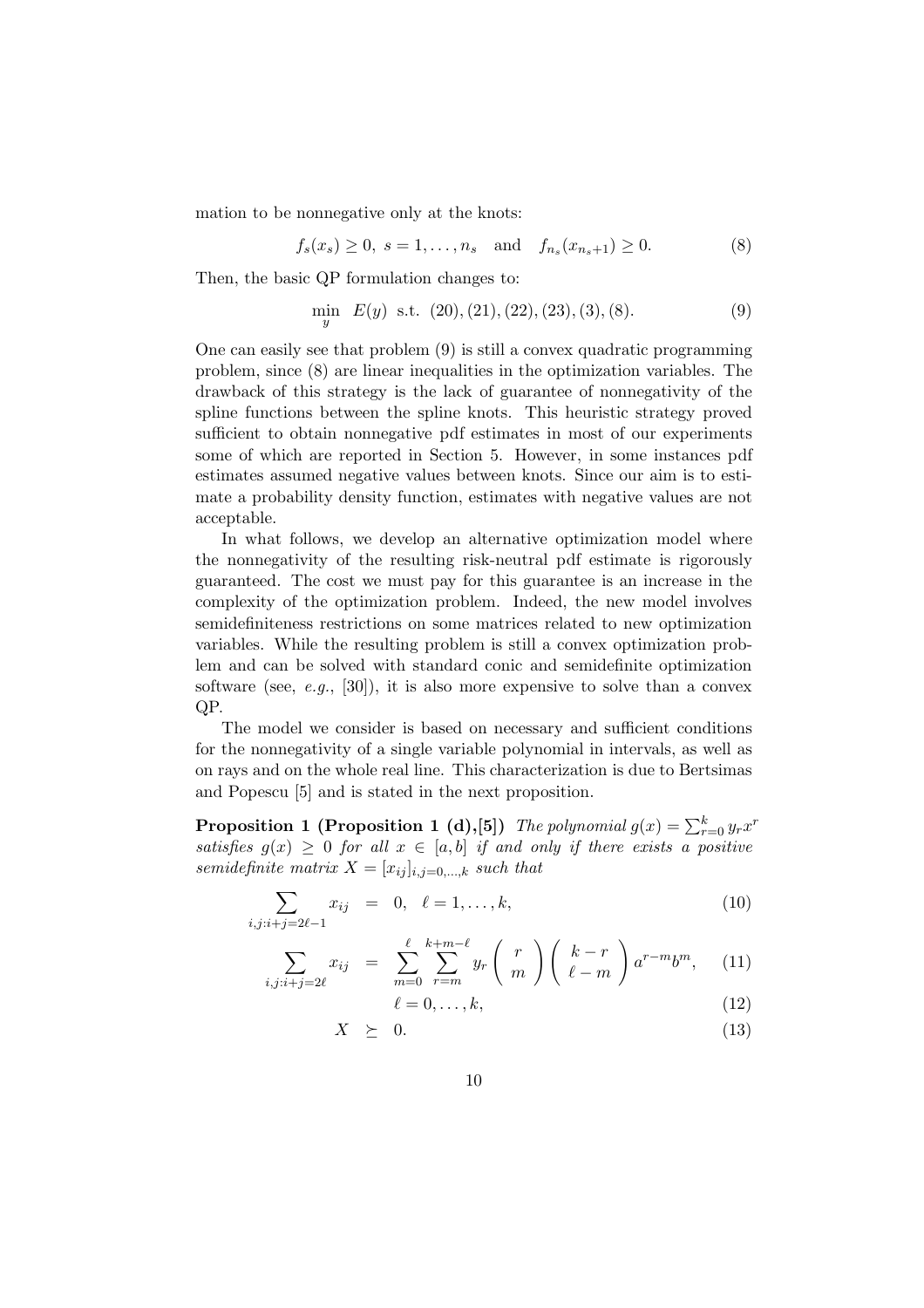In the statement of the proposition above, the notation  $\begin{pmatrix} r & r \end{pmatrix}$ m  $\setminus$ stands for  $\frac{r!}{m!(r-m)!}$  and  $X \succeq 0$  indicates that the matrix X is symmetric and positive semidefinite. For the cubic polynomial  $f_s(x) = \alpha_s x^3 + \beta_s x^2 + \gamma_s x + \delta_s$  we have the following corollary:

**Corollary 1** The polynomial  $f_s(x) = \alpha_s x^3 + \beta_s x^2 + \gamma_s x + \delta_s$  satisfies  $f_s(x) \ge$ 0 for all  $x \in [x_s, x_{s+1}]$  if and only if there exists a  $4 \times 4$  matrix  $X^s =$  $[x_{ij}^s]_{i,j=0,\ldots,3}$  such that

$$
x_{03}^{s} + x_{12}^{s} + x_{21}^{s} + x_{30}^{s} = 0, \quad if \ i + j \ is \ 1 \ or \ 5,
$$
  
\n
$$
x_{00}^{s} = 0, \quad x_{00}^{s} = \alpha_{s} x_{s}^{3} + \beta_{s} x_{s}^{2} + \gamma_{s} x_{s} + \delta_{s},
$$
  
\n
$$
x_{02}^{s} + x_{11}^{s} + x_{20}^{s} = 3\alpha_{s} x_{s}^{2} x_{s+1} + \beta_{s} (2x_{s} x_{s+1} + x_{s}^{2})
$$
  
\n
$$
+ \gamma_{s} (x_{s+1} + 2x_{s}) + 3\delta_{s},
$$
  
\n
$$
x_{13}^{s} + x_{22}^{s} + x_{31}^{s} = 3\alpha_{s} x_{s} x_{s+1}^{2} + \beta_{s} (2x_{s} x_{s+1} + x_{s+1}^{2})
$$
  
\n
$$
+ \gamma_{s} (x_{s} + 2x_{s+1}) + 3\delta_{s},
$$
  
\n
$$
x_{33}^{s} = \alpha_{s} x_{s+1}^{3} + \beta_{s} x_{s+1}^{2} + \gamma_{s} x_{s+1} + \delta_{s},
$$
  
\n
$$
X^{s} \geq 0.
$$
  
\n(14)

Observe that the positive semidefiniteness of the matrix  $X^s$  implies that the first diagonal entry  $x_{00}^s$  is nonnegative, which corresponds to our earlier requirement  $f_s(x_s) \geq 0$ . In light of Corollary 1, we see that introducing the additional variables  $X^s$  and the constraints (14), for  $s = 1, \ldots, n_s$ , into the earlier quadratic programming problem (7), we obtain a new optimization problem which necessarily leads to a risk-neutral pdf that is nonnegative in its entire domain. The new formulation has the following form:

$$
\min_{y, X^1, \dots, X^{n_s}} E(y) \text{ s.t. } (20), (21), (22), (23), (3), [(14), s = 1, \dots, n_s]. \tag{15}
$$

All constraints in (15), with the exception of the positive semidefiniteness constraints  $X^s \succeq 0$ ,  $s = 1, \ldots, n_s$ , are linear in the optimization variables  $(\alpha_s, \beta_s, \gamma_s, \delta_s)$  and  $X^s$ ,  $s = 1, \ldots, n_s$ . The positive semidefiniteness constraints are convex constraints and thus the resulting problem can be reformulated as a (convex) semidefinite programming problem with a quadratic objective function.

For appropriate choices of the vectors c,  $f_i$ ,  $g_k^s$ , and matrices Q and  $H_k^s$ ,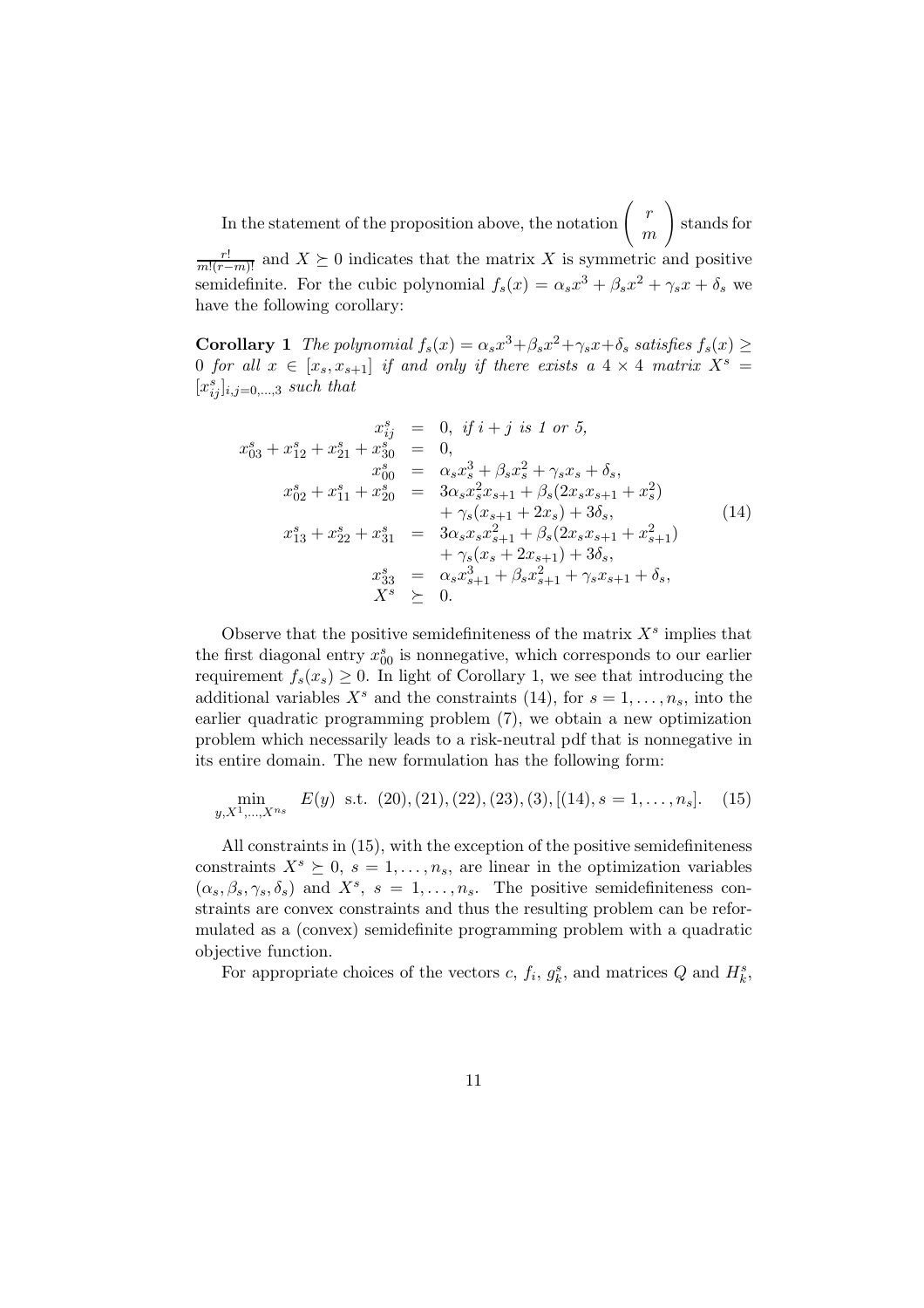we can rewrite problem (15) in the following equivalent form:

$$
\min_{y, X^1, \dots, X^{n_s}} c^{\top} y + \frac{1}{2} y^{\top} Q y
$$
  
s.t.  $f_i^{\top} y = b_i, i = 1, \dots, 3n_s,$   
 $H_k^s \bullet X^s = 0, k = 1, 2, s = 1, \dots, n_s,$   
 $(g_k^s)^{\top} y + H_k^s \bullet X^s = 0, k = 3, 4, 5, 6, s = 1, \dots, n_s,$   
 $X^s \succeq 0, s = 1, \dots, n_s,$  (16)

where  $\bullet$  denotes the trace matrix inner product.

We should note that standard semidefinite optimization software such as SDPT3 [30] can solve only problems with linear objective functions. Since the objective function of  $(16)$  is quadratic in y a reformulation is necessary to solve this problem using SDPT3 or other SDP solvers. We replace the objective function with min  $t$  where  $t$  is a new artificial variable and impose the constraint  $t \geq c^{\top}y + \frac{1}{2}$  $\frac{1}{2}y^{\top}Qy$ . This new constraint can be expressed as a second-order cone constraint after a simple change of variables; see, e.g., [22]. This final formulation is a standard form conic optimization problem, which is a class of problems that contains semidefinite programming and second-order cone programming as special classes. Since SDPT3 can solve standard form conic optimization problems we used this formulation in our numerical experiments.

## 5 Numerical experiments

In this section, we report some numerical experiments obtained with the methodologies introduced in this paper to estimate the risk-neutral pdf, namely the approaches that led to the formulation of problems (9) and (15). We also consider a mixture of lognormals model and compare the three approaches.

We have applied the active set method provided by MATLAB to solve the convex QP problem (9) and the Matlab-based interior-point code SDPT3 [30] to solve the SDP problem (15) (more precisely its reformulation described at the end of the last section). The performance of these two approaches is illustrated with four different data sets, one generated from a Black-Scholes model and the other three extracted from the S&P 500 Index.

Numerically, we solved scaled versions of both the QP problem (9) and the SDP problem (16). The need for scaling the data of these problems results from the fact that the Hessian matrix in (7), which appears in both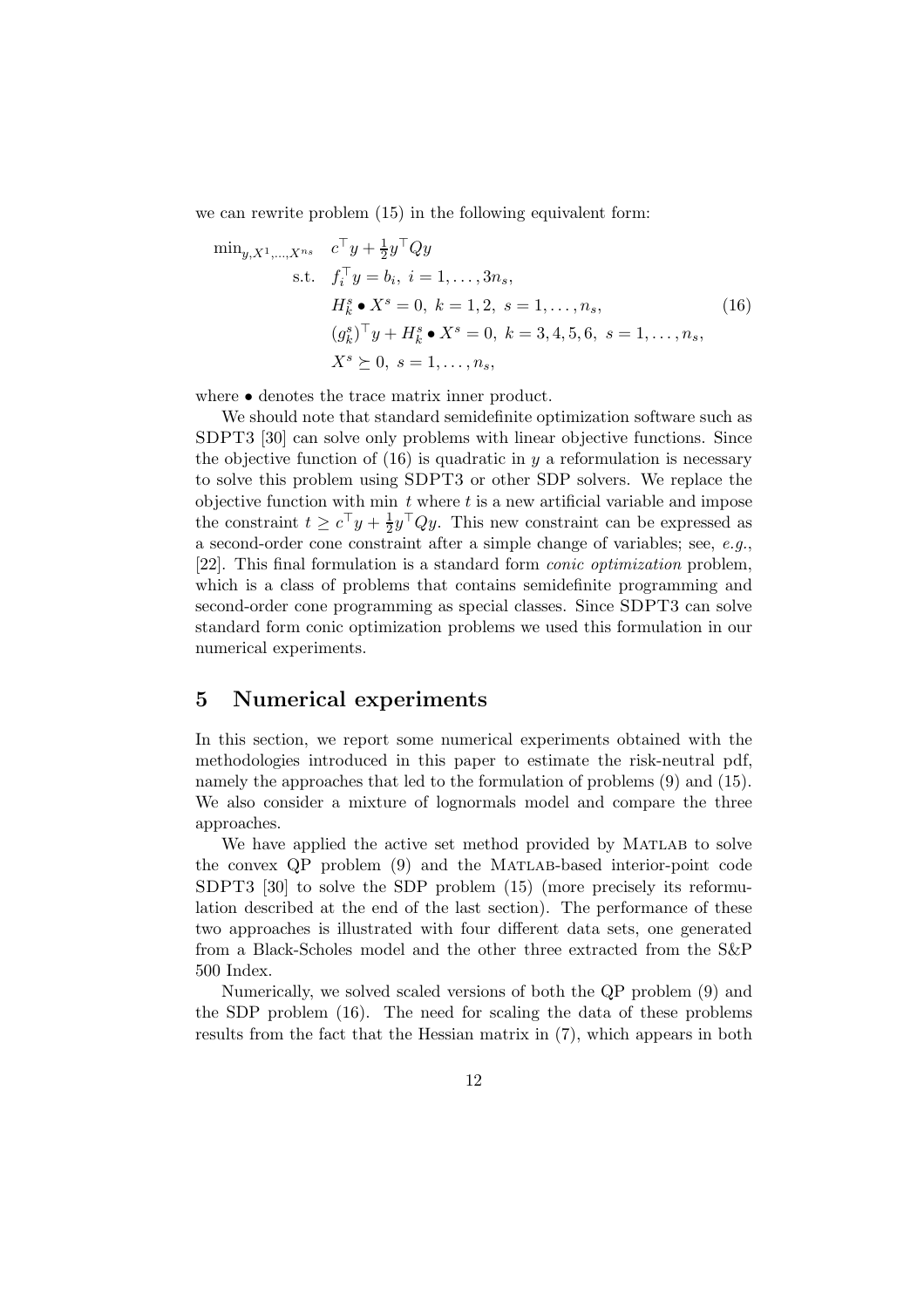problems, is highly ill-conditioned, as we have already pointed out in Section 3.2. Since the magnitude of  $\omega$  plays a relevant role in the size of the entries of this Hessian matrix, we used as our reference scaling factor the average value of the components of the vector of the knots. Let us call this average value  $x_{avg}$ . Then each knot  $x_s$ ,  $s = 1, \ldots, n_s + 1$ , is scaled by  $x_{avg}$ and replaced by  $x'_{s} = x_{s}/x_{avg}$ . Such a scaling amounts at the end to scale the variables  $\alpha_s, \beta_s, \gamma_s, \delta_s$  corresponding to the spline coefficients by, respectively,  $a, b, c, d$ , whose values depend on  $x_{avg}$  as well as on the expressions for the integrations given in Section 3.2. The problem is then solved in the scaled variables  $\alpha'_s, \beta'_s, \gamma'_s, \delta'_s, s = 1, \ldots, n_s$ . We also multiply each term of scaled variables  $\alpha_s, \beta_s, \gamma_s, \delta_s, s = 1, ..., n_s$ . We also multiply each term of the objective function in (7) by  $1/x_{avg}^2$ . The unscaled solution is recovered by the formulas  $(\alpha_s, \beta_s, \gamma_s, \delta_s) = (a\alpha'_s, b\beta'_s, c\gamma'_s, d\delta'_s), s = 1, \ldots, n_s.$ 

## 5.1 Mixture of lognormals approach

We compared our QP and SDP approaches with an approach based on mixture of lognormals. Following the procedures presented by Bahra [6], we considered the minimization of

$$
E(z) = \sum_{K \in \mathcal{C}} (C_K - C_K(z))^2 + \sum_{K \in \mathcal{P}} (P_K - P_K(z))^2, \tag{17}
$$

where

$$
C_K(z) = e^{-r(T-t)} \int_a^b p_z(\omega) (\omega - K)^+ d\omega,
$$
  
\n
$$
P_K(z) = e^{-r(T-t)} \int_a^b p_z(\omega) (K - \omega)^+ d\omega.
$$

Here, z is a vector of five parameters  $(\gamma, \alpha_1, \alpha_2, \beta_1, \beta_2)$  storing the means and standard deviations of two lognormals and the weight of their linear combination. In fact, the pdf in this approach takes the form

$$
p_z(\omega) = \gamma \log n(\omega; \alpha_1, \beta_1) + (1 - \gamma) \log n(w; \alpha_2, \beta_2),
$$
  

$$
\log n(\omega; \alpha, \beta) = \frac{1}{\omega \sqrt{2\pi \beta}} e^{-\frac{(ln(\omega) - \alpha)^2}{2\beta^2}},
$$
  

$$
\beta = \sigma \sqrt{T - t}, \text{ and } \alpha = \ln(S_t) + \mu(T - t) - \frac{1}{2}\beta^2,
$$

where  $\mu$  is the expected return of the underlying asset and  $\sigma$  its volatility. The parameters of the lognormals are obtained by solving the constrained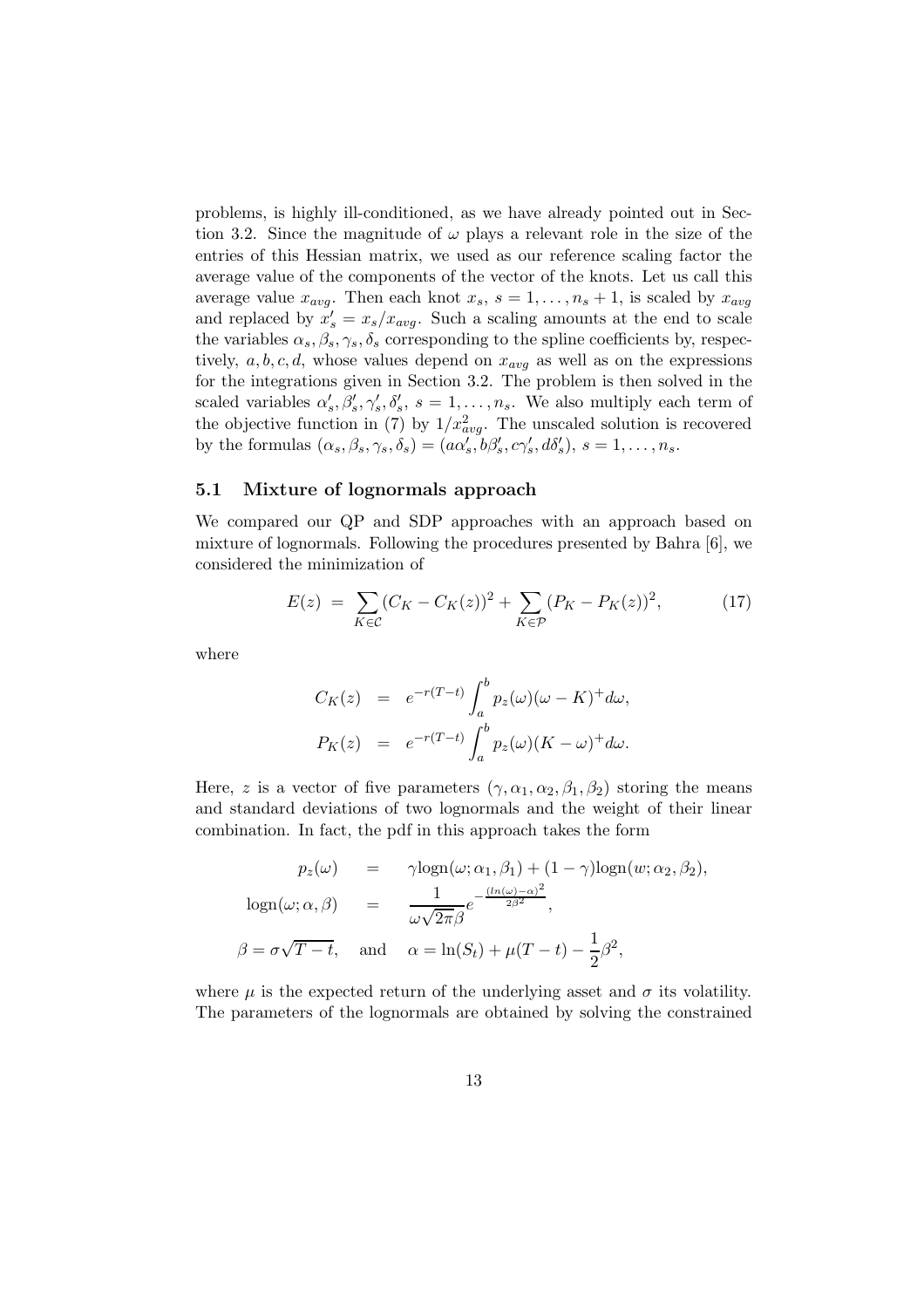nonlinear least squares problem (LN2) defined by the objective function (17) and one constraint:

$$
\min_{z} \ E(z) \ \text{s.t.} \ \gamma e^{\alpha_1 + \frac{1}{2}\beta_1^2} + (1 - \gamma)e^{\alpha_2 + \frac{1}{2}\beta_2^2} = S_t e^{r(T - t)}.
$$
 (18)

The constraint is equivalent to

$$
\gamma S_t e^{\mu_1(T-t)} + (1-\gamma) S_t e^{\mu_2(T-t)} = S_t e^{r(T-t)}
$$

and it is basically saying that in the absence of arbitrage the estimated forward price of the underlying security must coincide with its forward price [6].

Our numerical implementation was based on Matlab's optimization solver FMINCON. We took into consideration the fact that  $E(z)$  is nonlinear and nonconvex by scaling the problem appropriately and by paying special attention to the initial point provided to fmincon (in the Black-Scholes data set, for instance, we used the exact values of the targeted lognormal as initial guesses).

#### 5.2 Black-Scholes data

Our first test was conducted with simulated option prices. We generated Black-Scholes options prices using the function blsprice provided by the Financial Toolbox of Matlab. This function computes the value of the call or put option in agreement with the Black-Scholes formula. To generate the data we must supply the current value of the underlying asset, the exercise price, the risk-free interest rate, the time to maturity of the option, the volatility, and the dividend rate.

The call and put option prices were generated considering 50 as the current price for the underlying asset, 0.1 as the risk-free interest rate, a time to maturity of 0.5, a volatility of 0.2, and no dividend rate. We considered 20 call options with (equally spaced) strikes varying from 30 to 70. The number of knots was set to 25 and the knots were equally spaced between 20 and 85. The risk-neutral pdf corresponding to the prices generated from these data is known to be the following lognormal density function

$$
p(\omega) = \log n(\omega; \alpha, \beta),
$$

where  $\mu = 0.1$ ,  $\sigma = 0.2$ ,  $T - t = 0.5$ , and  $S_t = 50$ . This function is depicted in solid lines in the plots of Figure 1.

We solved the scaled instances of problems (9) and (16) defined by the Black-Scholes data and the scaling reported above. We also solved problem (18) for the same data set. The plots of the recovered probability density functions are depicted in Figure 1.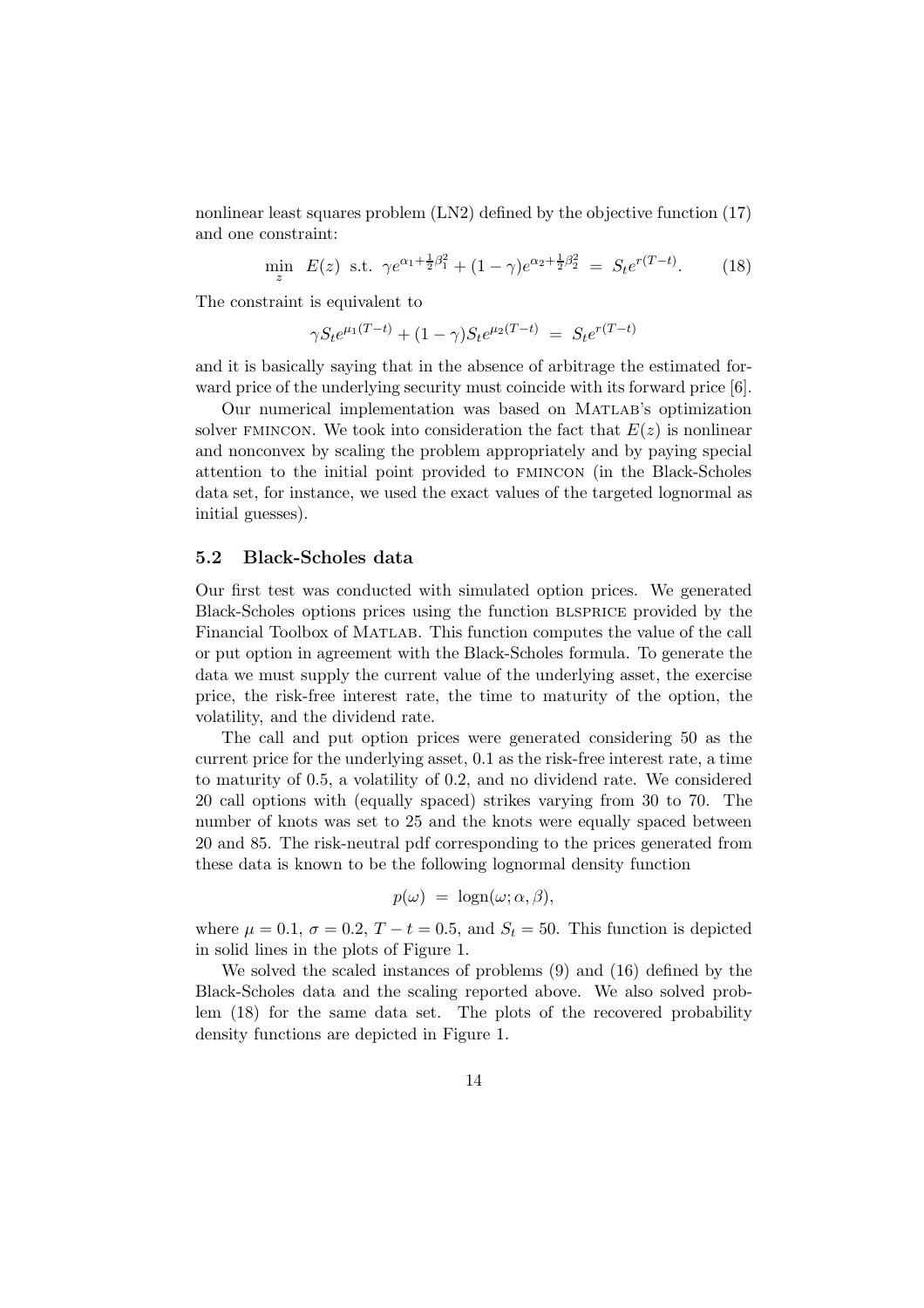| BS data set $\left[2.83 \times 10^{-10}\right] 2.31 \times 10^{-9}$ $\left[4.32 \times 10^{-9}\right]$ |  |
|--------------------------------------------------------------------------------------------------------|--|

Table 1: Residuals for the price option adjustments (Black-Scholes data).

In our formulations, the Hessian matrix is theoretically known to be positive semidefinite. However, it is also highly rank-deficient and, due to round-off errors, it exhibits small negative eigenvalues, around  $-10^{-19}$ . These negative eigenvalues proved to be troublesome for MATLAB's active set QP. The scaling reduced significantly the ill-conditioning of this matrix, allowing a relatively accurate eigenvalue computation. We have modified the Hessian matrix, by adding a multiple  $\xi$  of the identity to the scaled Hessian matrix, using as coefficient  $\xi = |\lambda_{min}|$ . Under this adjustment, the modified scaled Hessian becomes numerically positive definite. In the SDP approach, this value for  $\xi$  does not guarantee a numerically positive semidefinite matrix, and had to be increased to  $\xi = |\lambda_{min}| 10^3$ .

It can be seen from the left plots of Figure 1 that the pdf computed adjusted perfectly well to the lognormal one, for all the approaches (QP, SDP, and LN2). We also point out that the expected prices of the call options computed using the recovered risk-neutral pdf adjusted very well to the Black-Scholes prices (see right plots of Figure 1). The residuals for these adjustments, computed according to (6) in the QP and SDP cases and according to (17) in the LN2 approach, are reported in Table 1.

The order of approximation is almost the same for all approaches. It should be nevertheless stressed how well the recovered pdf obtained by QP and SDP exhibited the desired lognormality property.

In order to guarantee numerical success of the QP and SDP approaches, the initial and final spline knots must be chosen within a minimum distance from the first and last strikes. We found that this distance is around 6% of the amplitude of the vector of strikes. We chose the number of knots not much bigger than the number of strikes, but the pdf shapes exhibit some robustness when we consider a different number of knots. In fact, for this Black-Scholes data set, we also obtain a good estimative for the pdf if we consider 40, 35, 20, or 15 knots. When we consider a logarithmically spaced vector of knots instead of a linearly spaced one (corresponding to the results reported above), the results remain the same: there is no difference in the shape of the pdf and the residuals are still very low  $(2.83 \times 10^{-10}$  for LN2,  $2.07 \times 10^{-9}$  for QP, and  $1.37 \times 10^{-7}$  for SDP).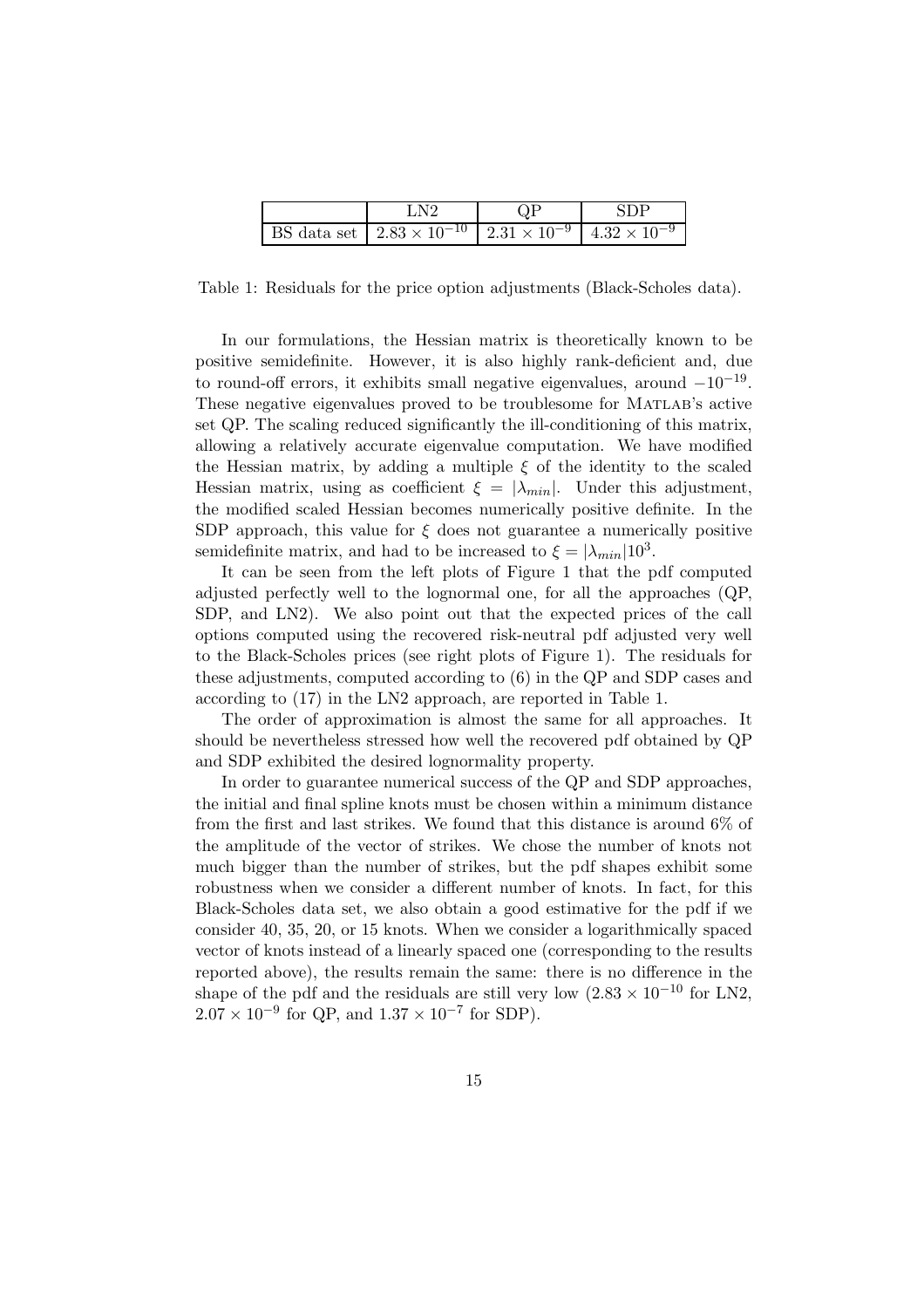### 5.3 S&P 500 data

The second set of tests were conducted with publicly available market price data. We collected information related to European call and put options on S&P 500 Index traded in the Chicago Board of Options Exchange (CBOE) on April 29, 2003 with maturity on May 17 (data set 1), on March 24, 2004 with maturity on April 17 (data set 2), and on March 24, 2004 with maturity on June 20 (data set 3). We chose this market because it is one of the most dynamic and liquid options markets in the world.

The interest rate was obtained from the Federal Reserve Bank of New York. We considered a Treasury Bill with time to expiration as close as possible to the time of expiration of the options.

#### 5.3.1 Preprocessing the data

As indicated in Section 2, a risk-neutral probability measure exists if and only if there are no arbitrage opportunities. It is possible, however, to observe arbitrage opportunities in the prices of illiquid derivative securities. These prices do not reflect true arbitrage opportunities — once these securities start trading, their prices will be corrected and arbitrage will not be realized.

Still, in order to have meaningful solutions for the optimization problems that we formulated in the previous sections, it is necessary to use prices in these optimization models which contain no arbitrage opportunities. Thus, before solving these problems we need to eliminate prices with arbitrage violations such as absence of monotonicity. The following theorem establishes necessary and sufficient conditions for the absence of arbitrage in the prices of European call options with concurrent expiration dates:

**Theorem 2 (Herzel [19])** Let  $K_1 < K_2 < \cdots < K_n$  denote the strike prices of European call options written on the same underlying security with the same maturity, and let  $C_i$  denote the current prices of these options. These securities do not contain any arbitrage opportunities if and only if the prices  $C_i$  satisfy the following conditions:

- 1.  $C_i > 0, i = 1, \ldots, n$ .
- 2.  $C_i > C_{i+1}, i = 1, \ldots, n-1.$
- 3. The piecewise linear function  $C(K)$  with break-points at  $K_i$ 's and satisfying  $C(K_i) = C_i$ ,  $i = 1, ..., n$ , is strictly convex in  $[K_1, K_n]$ .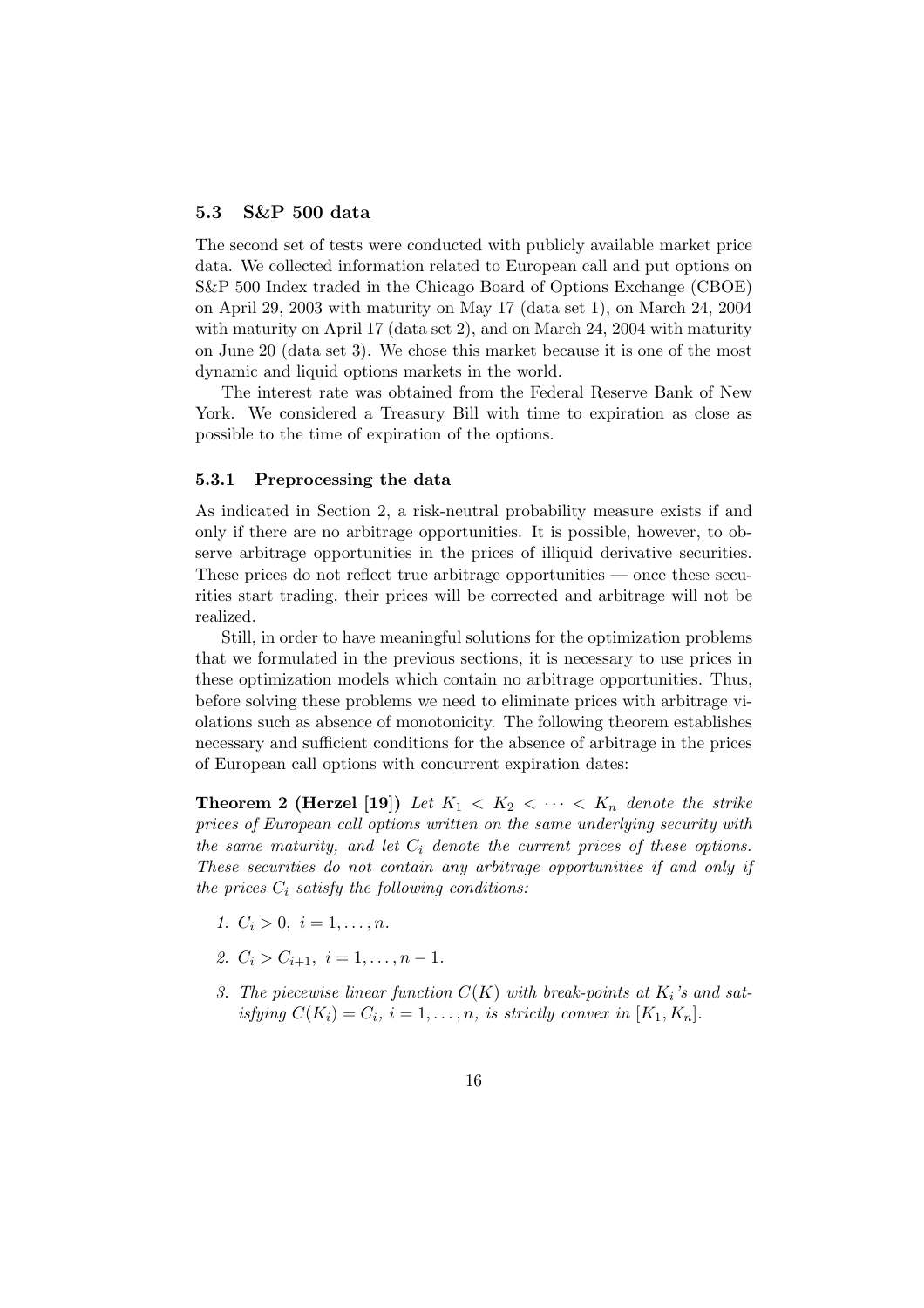Theorem 2 provides us with a simple mechanism to eliminate "artificial" arbitrage opportunities from the prices we use. In our numerical experiments, after gathering price data for call and put options from the S&P 500 Index, we first eliminated options whose prices were outside the bid-ask interval, and then we generated call option prices from each one of the put option prices using the put-call parity. In cases where there was already a call option with a matching strike price, in the event that the price of the traded call option did not coincide with the price obtained from the put option price using put-call parity, we used the price corresponding to the option with the higher trading volume. After obtaining a fairly large set of call option prices in this manner, we tested for monotonicity and strict convexity in these call prices as indicated by Theorem 2. After the prices that violated these conditions had been removed, we formulated and solved the optimization problems, as outlined in Section 4 for QP and SDP and in Subsection 5.1 for LN2.

In order to guarantee the quality of the data we collected another piece of information related to the market options: the trading volume (see [18]). It is known that end-of-day settlement prices can contain options that are not very liquid and these prices may not reflect the true market prices. Inaccurate prices are usually related to thinly traded options. In contrast, options with higher volume represent better the "market sentiment" and the investors expectations. We incorporated the trading volume in our problem formulation by modifying the objective function of problems (9) and (16) in the following way:

$$
\sum_{K \in \mathcal{C}} \theta_K [C_K - C_K(y)]^2 + \sum_{K \in \mathcal{P}} \mu_K [P_K - P_K(y)]^2
$$

(and by modifying the objective function of problem (18) similarly). Here  $\theta_K$  is the ratio between the trading volume for the option  $C_K$  and the trading volume for all options:

$$
\theta_K = \frac{\text{trading volume for } C_K}{\text{trading volume for all call options}}.
$$

The weight  $\mu_K$  is defined similarly for put options. Note that options with zero volume have a weight equal to zero.

#### 5.3.2 Results

The results are presented for the three data sets mentioned before, in a manner similar to the Black-Scholes case. In the first data set (Figure 2) the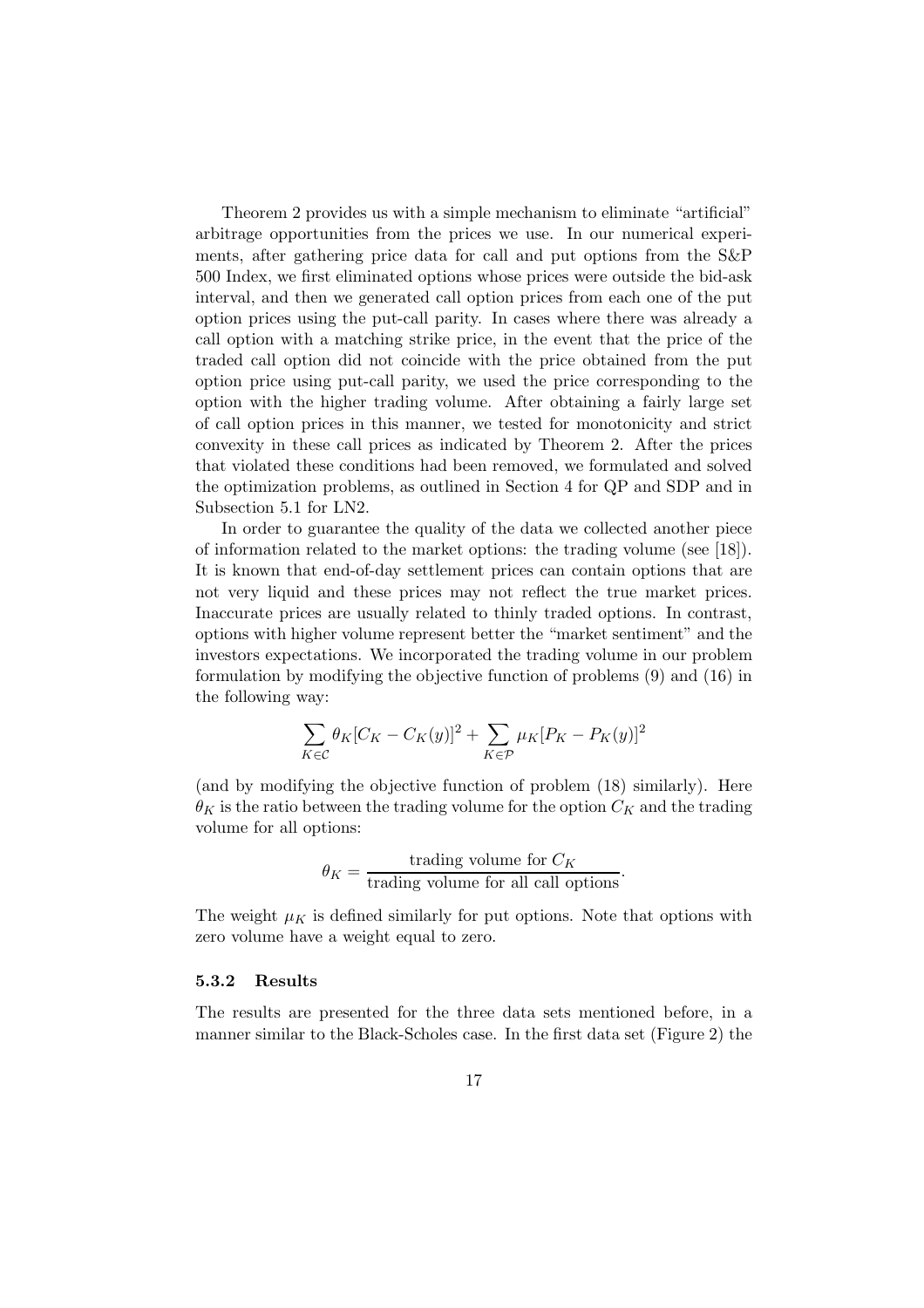|                                                                      | LN2 | ΩP | <b>SDP</b> |
|----------------------------------------------------------------------|-----|----|------------|
| S&P500 data set 1   0.05549748812   0.04408317006   0.03413501095    |     |    |            |
| S&P500 data set 2   0.02793921868   0.02733846337   0.01450991754    |     |    |            |
| $S\&P500$ data set 3   0.02142219670   0.00834062178   0.00396678133 |     |    |            |

Table 2: Residuals for the price option adjustments (S&P 500 Index data).

original number of calls and puts was 40 each. After eliminating arbitrage opportunities we reduced the problem dimension to 24 calls for which we considered 32 knots. In the second data set (Figure 3) the original number of calls and puts was 38 each. After eliminating arbitrage opportunities we reduced the problem dimension to 23 calls for which we considered 28 knots. Finally, in the third data set (Figure 4) the original number of calls and puts was 29 each. After eliminating arbitrage opportunities we reduced the problem dimension to 14 calls for which we considered 29 knots. In the QP and SDP approaches for the S&P 500 data, our experiments have shown that the spline knots must be chosen close to the strike prices and that the choice of the location of the spline nodes is more sensible than it was in the Black-Scholes simulated data.

The Hessian modification has been done by adding  $\xi I$  to the scaled Hessian matrix, choosing the reference value  $\xi = |\lambda_{min}|$  for QP and  $\xi =$  $|\lambda_{min}|10^3$  for SDP, both adjusted for the Black-Scholes data.

For data sets 1 and 2 the recovered probability density functions obtained by QP and SDP approaches presented bimodality in the lower tail, a feature which has not been observed in the LN2 approach. When we consider the expected prices of the call options computed using the recovered risk-neutral pdf, we see that they adjust well to the S&P500 prices (see Table 2). The fitting for the QP and SDP approaches is always better than in the LN2 case.

We have observed that the pdf estimated using the QP model and the Hessian modification assumes small negative values  $(10^{-5})$  at one of the tails of the distribution, roughly between 700 and 735 (Figure 2), between 1200 and 1223 (Figure 3), and between 830 and 870 (Figure 4). As prescribed, the semidefinite optimization model corrects this behavior and obtains a nonnegative pdf estimate. Moreover, we see from the figures in the table that the SDP fitting is always better than the QP one.

In order to measure the impact of data containing arbitrage opportunities on our approach and the shape of the pdf generated, we repeated our tests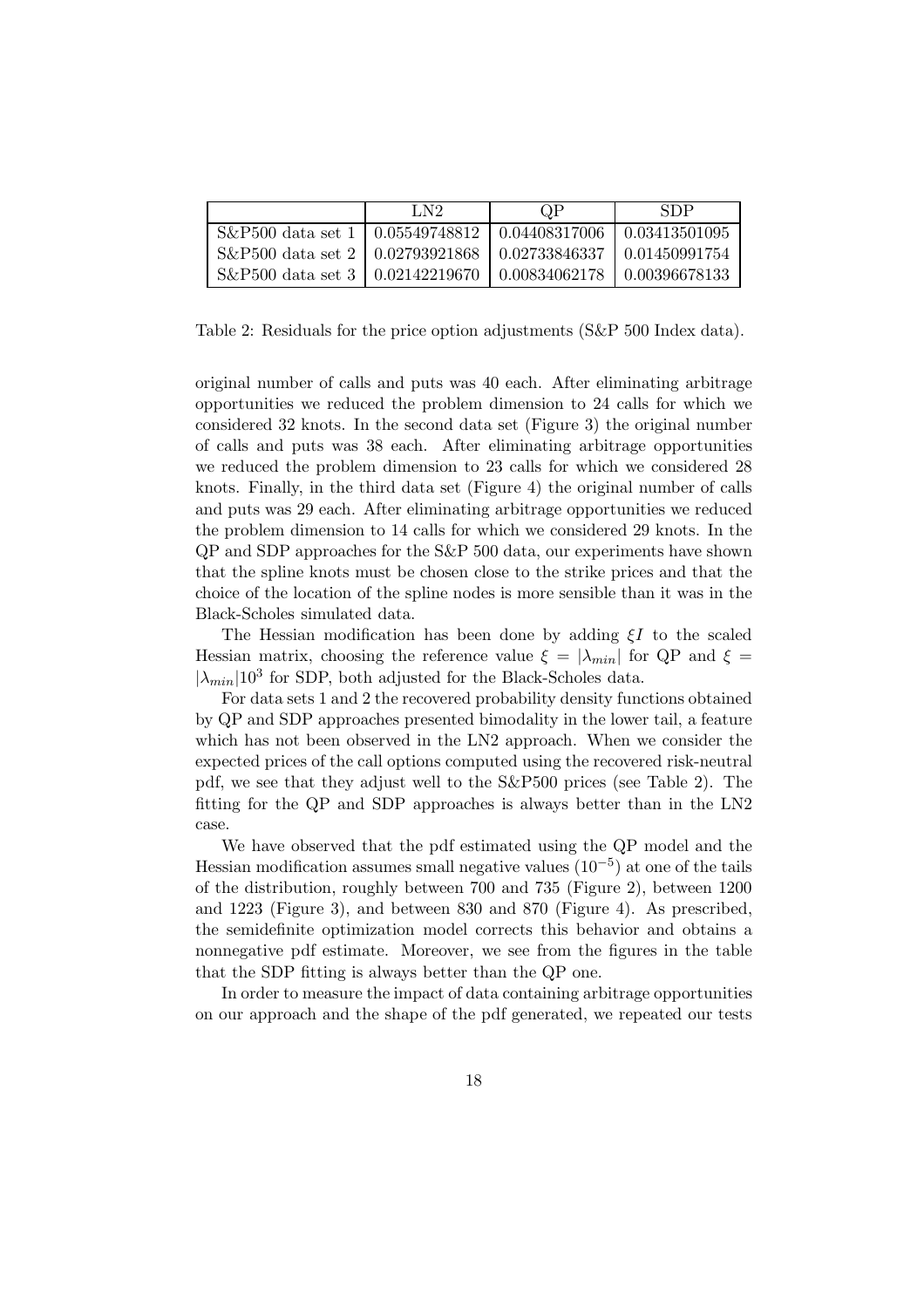with market data. This time, for each data set, we use the mean of bid and ask prices as call prices and did not eliminate prices that may contain arbitrage opportunities. As we can see from Figure 5, the shape of the pdfs is similar to the shape of the previous ones (without arbitrage) for the SDP approach, indicating some robustness in our approach. For data set 3, we found some discrepancies in the LN2 approach, where the pdf estimated from data containing arbitrage differs significantly from the pdf estimated with "clean" data.

# 6 Concluding remarks

We have developed and tested a new way of recovering the risk-neutral probability density function (pdf) of an underlying asset from its corresponding option prices. Our approach is nonparametric and uses cubic splines. The core inversion problem is a quadratic programming (QP) problem with a convex objective function and linear equality constraints.

To guarantee the nonnegativity of the inverted risk-neutral pdf we followed two alternatives. In the first one we kept the QP structure of the core problem, adding linear inequalities that reflect only the nonnegativity of this pdf at the spline nodes. The second one extends the nonnegativity requirement to the entire domain of the recovered pdf by imposing appropriate semidefinite constraints. In the examples tested, we observed that the QP approach is less sensitive to scaling than the semidefinite programming (SDP) approach. While the simpler QP approach is generally sufficient to recover an appropriate risk-neutral pdf both with simulated and market data, there are instances where the solution of the more difficult SDP model is necessary to obtain a nonnegative pdf estimate.

We plan to investigate the numerical estimation of the volatility based on the knowledge of the previously estimated risk-neutral pdf. Another topic of future research is to consider uncertainty in the data and to study the robust solution of the corresponding uncertain QP and SDP problems.

## References

[1] K. Abadir and M. Rockinger. Density functionals, with an optionpricing application. Econometric Theory, 19:778–811, 2003.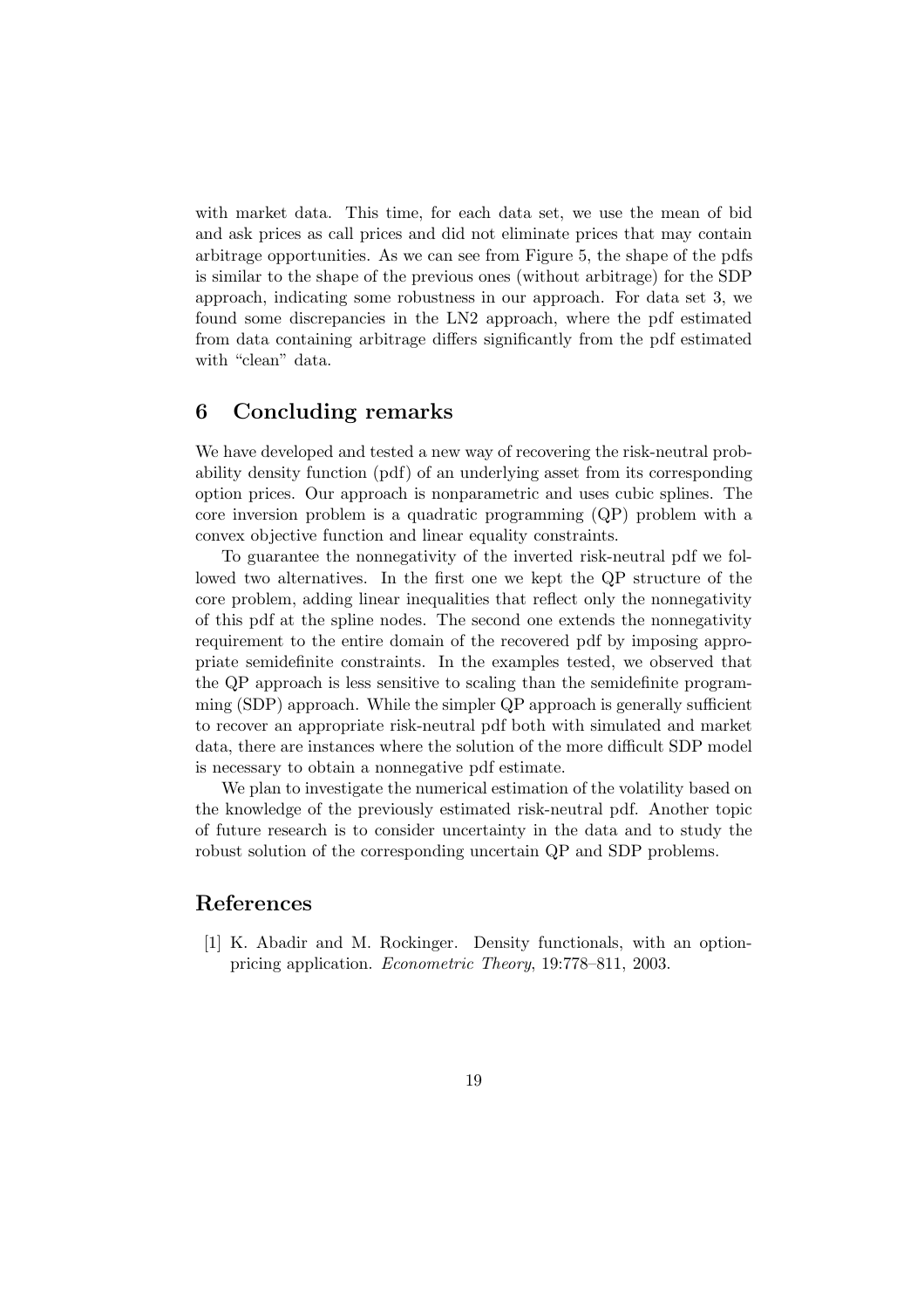- [2] Y. A¨ıt-Sahalia and A. Lo. Nonparametric estimation of state-price densities implicit in financial asset prices. The Journal of Finance, 53:499–547, 1998.
- [3] I. Anagnou, M. Bedendo, S. Hodges, and R. Thompkins. The relation between implied and realised probability density functions. Technical report, Finantial Options Research Centre, University of Warwick, 2002.
- [4] S. Aparicio and S. Hodges. Implied risk-neutral distribution: A comparison of estimation methods. Technical report, Financial Options Research Centre, University of Warwick, 1998.
- [5] D. Bertsimas and I. Popescu. On the relation between option and stock prices: A convex programming approach. Oper. Res., 50:358–374, 2002.
- [6] B. Bhara. Implied risk-neutral probability density functions from options prices: Theory and application. Technical report, Bank of England, 1997.
- [7] F. Black and M. Scholes. The pricing of options and corporate liabilities. Journal of Political Economy, 81:637–659, 1973.
- [8] R. Bliss and N. Panigirtzoglou. Testing the stability of implied probability density functions. Journal of Banking and Finance, 26:381–422, 2002.
- [9] O. Bondarenko. Estimation of risk-neutral densities using positive convolution approximation. Journal of Econometrics, 116:85–112, 2003.
- [10] D. Breeden and R. Litzenberger. Prices of state-contingent claims implicit in options prices. Journal of Business, 51:621–651, 1978.
- [11] B. Brunner and R. Hafner. Arbitrage-free estimation of the risk-neutral density from implied volatility smile. The Journal of Computational Finance, 7:75–106, 2003.
- [12] P. W. Buchen and M. Kelly. The maximum entropy distribution of an asset inferred from option prices. Journal of Financial and Quantitative Analysis, 31:143–159, 1996.
- [13] J. Campa, K. Chang, and R. Reider. Implied exchange rate distributions: Evidence from OTC option markets. Journal of International Money and Finance, 17:117–160, 1998.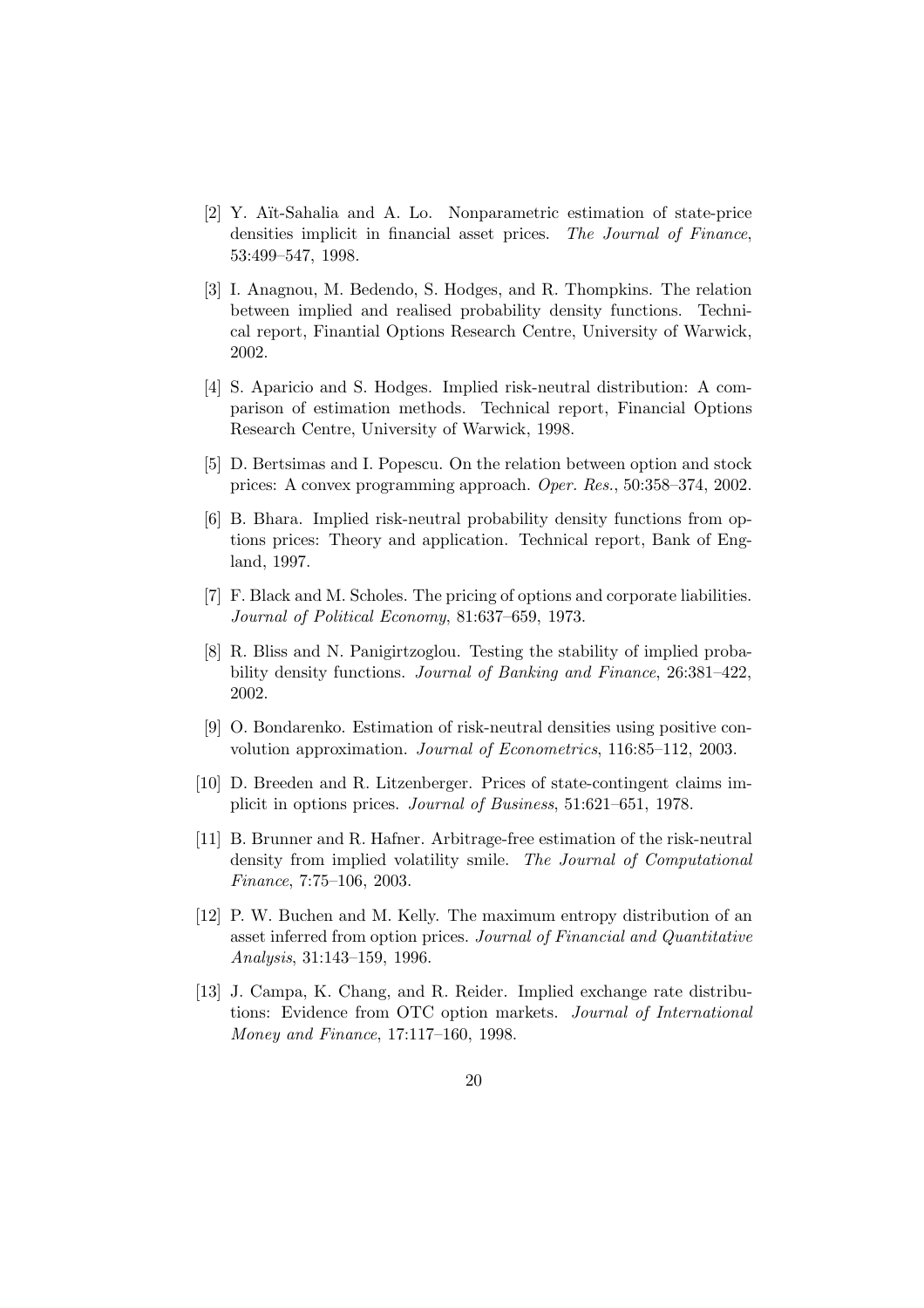- [14] J. Cox and S. Ross. The valuation of options for alternative stochastic processes. Journal of Financial Economics, 3:145–166, 1976.
- [15] D. Duffie. Dynamic Asset Pricing Theory. Princeton University Press, Princeton, NJ, 1992.
- [16] B. Dumas, J. Fleming, and R. Whaley. Implied volatility functions: Empirical tests. The Journal of Finance, 53:2059–2106, 1998.
- [17] B. Dupire. Pricing with a smile. Risk, 7:18–20, 1994.
- [18] D. Y. Dupont. Extracting risk-neutral probability distributions from options prices using trading volume as a filter. Economic Series 104, Institute for Advanced Studies, Vienna, 2001.
- [19] S. Herzel. Arbitrage opportunities on derivatives: A linear programming approach. Dynamics of Continuous, Discrete and Impulsive Systems, Series B: Applications & Algorithms, 12:589-606, 2005.
- [20] J. C. Jackwerth. Option-implied risk-neutral distributions and implied binomial trees: A literature review. The Journal of Derivatives, 7:66– 82, 1999.
- [21] J. C. Jackwerth and M. Rubinstein. Recovering probability distributions from options prices. The Journal of Finance, 51:1611–1631, 1996.
- [22] M. S. Lobo, L. Vandenberghe, S. Boyd, and H. Lebret. Applications of second-order cone programming. Linear Algebra and Its Applications, 284:193–228, 1998.
- [23] S. Mayhew. On estimating the risk-neutral probability distribution implied by option prices. Technical report, Purdue University, 1995.
- [24] W. R. Mellick and C. Thomas. Recovering an asset's implied pdf from options prices: An application to crude oil during the Gulf Crisis. Journal of Financial and Quantitative Analysis, 32:91–115, 1997.
- [25] M. Rubinstein. Implied binomial trees. The Journal of Finance, 49:771– 818, 1994.
- [26] M. Rubinstein. Edgeworth binomial trees. The Journal of Derivatives, 5:20–27, 1998.
- [27] D. Shimko. Bounds of probability. Risk, 6:33–37, 1993.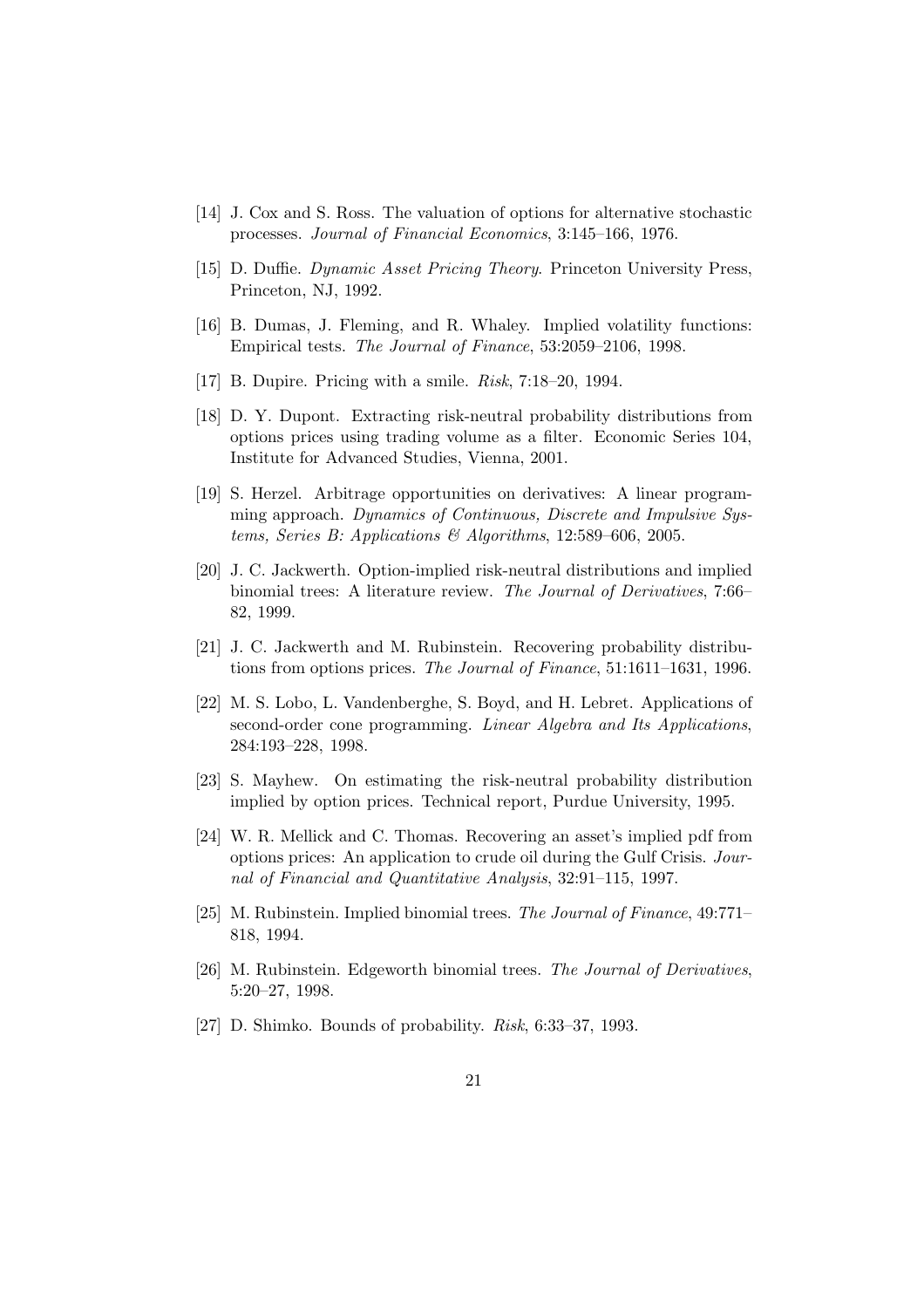- [28] M. Stutzer. A simple nonparametric approach to derivative security valuation. The Journal of Finance, 51:1633–1652, 1996.
- [29] A. S. Tay and K. F. Wallis. Density forecasting: a survey. Journal of Forecasting, 19:235–254, 2000.
- [30] R. H. Tütüncü, K. C. Toh, and M. J. Todd. Solving semidefinitequadratic-linear programs using SDPT3. Math. Program., 95:189–217, 2003.

# Appendix

We recall in this appendix the definition of spline functions. Consider a function  $f : [a, b] \to \mathbb{R}$  to be estimated by using its values  $f(x_s)$  given on a set of points  $x_s$ ,  $s = 1, \ldots, n_s + 1$ , called nodes or knots. It is assumed that  $x_1 = a$  and  $x_{n_s+1} = b$ .

Definition 3 A spline function, or spline, is a piecewise polynomial approximation  $S(x)$  to the function f such that the approximation agrees with f on each node  $x_s$ , i.e.,  $S(x_s) = f(x_s)$ ,  $s = 1, \ldots, n_s + 1$ . A spline on [a, b] is of order q if: (i) its first  $q - 1$  derivatives exist on each interior knot;  $(ii)$  the highest degree for the polynomials defining the spline function is q.

The graph of a spline function S contains the data points  $(x_s, f(x_s))$ . A spline function S is always continuous on  $[a, b]$ . A cubic spline uses cubic polynomials of the form  $f_s(x) = \alpha_s x^3 + \beta_s x^2 + \gamma_s x + \delta_s$  to estimate the function in each interval  $[x_s, x_{s+1}]$  for  $s = 1, \ldots, n_s$ . A cubic spline has order 3 and can therefore be constructed in such a way that it has secondorder derivatives at each node. For  $n_s + 1$  knots  $(x_1, \ldots, x_{n_s+1})$  there are  $n_s$ intervals and, therefore,  $4n_s$  unknown constants to evaluate. To determine these  $4n_s$  parameters we use the following conditions:

$$
f_s(x_s) = f(x_s), s = 1, ..., n_s, \text{ and } f_{n_s}(x_{n_s+1}) = f(x_{n_s+1}),
$$
 (19)

$$
f_{s-1}(x_s) = f_s(x_s), \ s = 2, \dots, n_s,
$$
\n(20)

$$
f'_{s-1}(x_s) = f'_{s}(x_s), \ s = 2, \dots, n_s,
$$
\n(21)

$$
f''_{s-1}(x_s) = f''_s(x_s), \ s = 2, \dots, n_s,
$$
\n(22)

$$
f_1''(x_1) = 0 \text{ and } f_{n_s}''(x_{n_s+1}) = 0. \tag{23}
$$

The last condition leads to a so-called natural spline.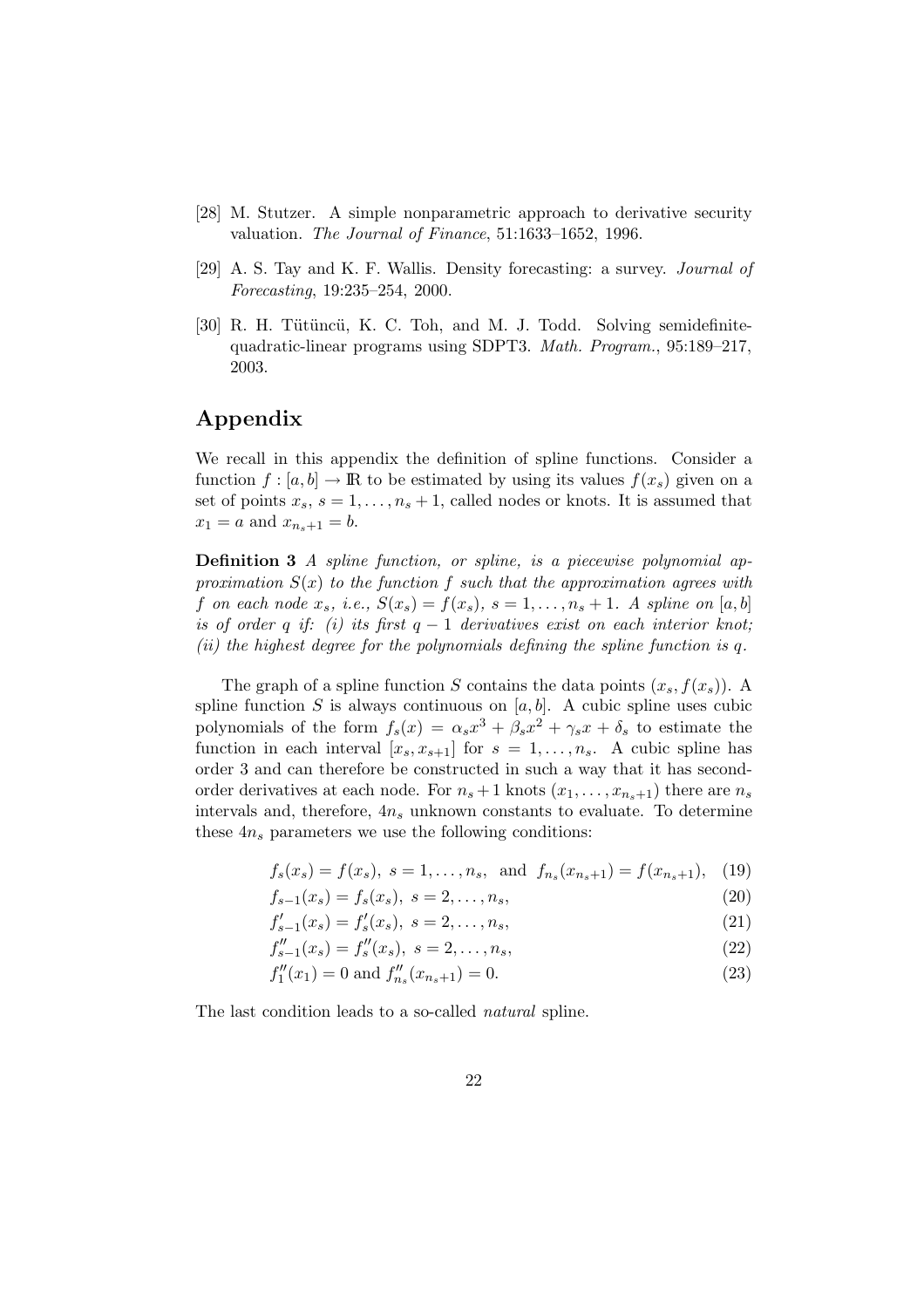

Figure 1: Recovered probability density functions from data generated by a Black-Scholes model using QP, SDP, and LN2 approaches (left plots). Fitted recovered expected prices for these approaches (right plots).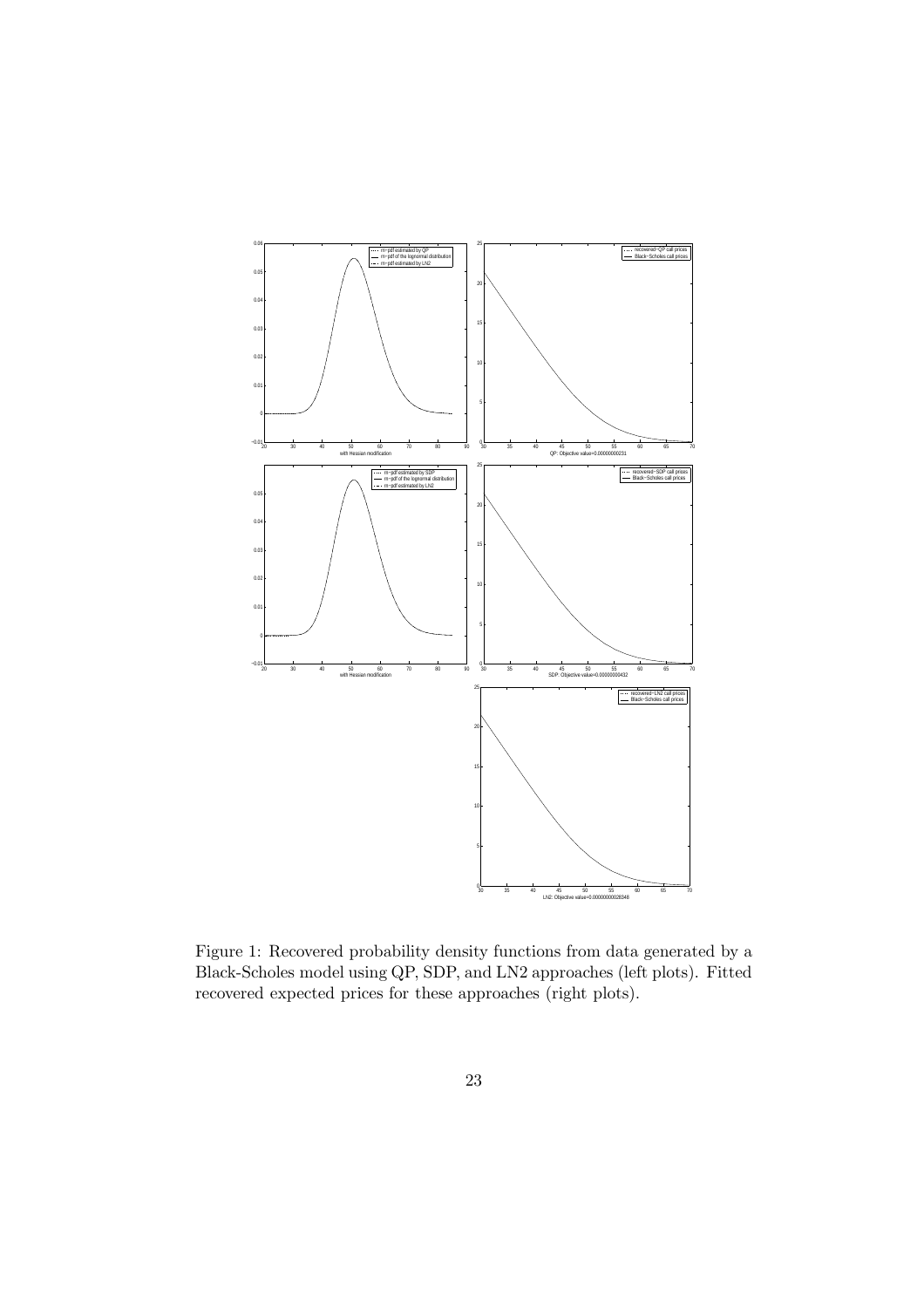

Figure 2: Recovered probability density functions from S&P 500 Index data using QP, SDP, and LN2 approaches (left plots). Fitted recovered expected prices for these approaches (right plots). Data set 1.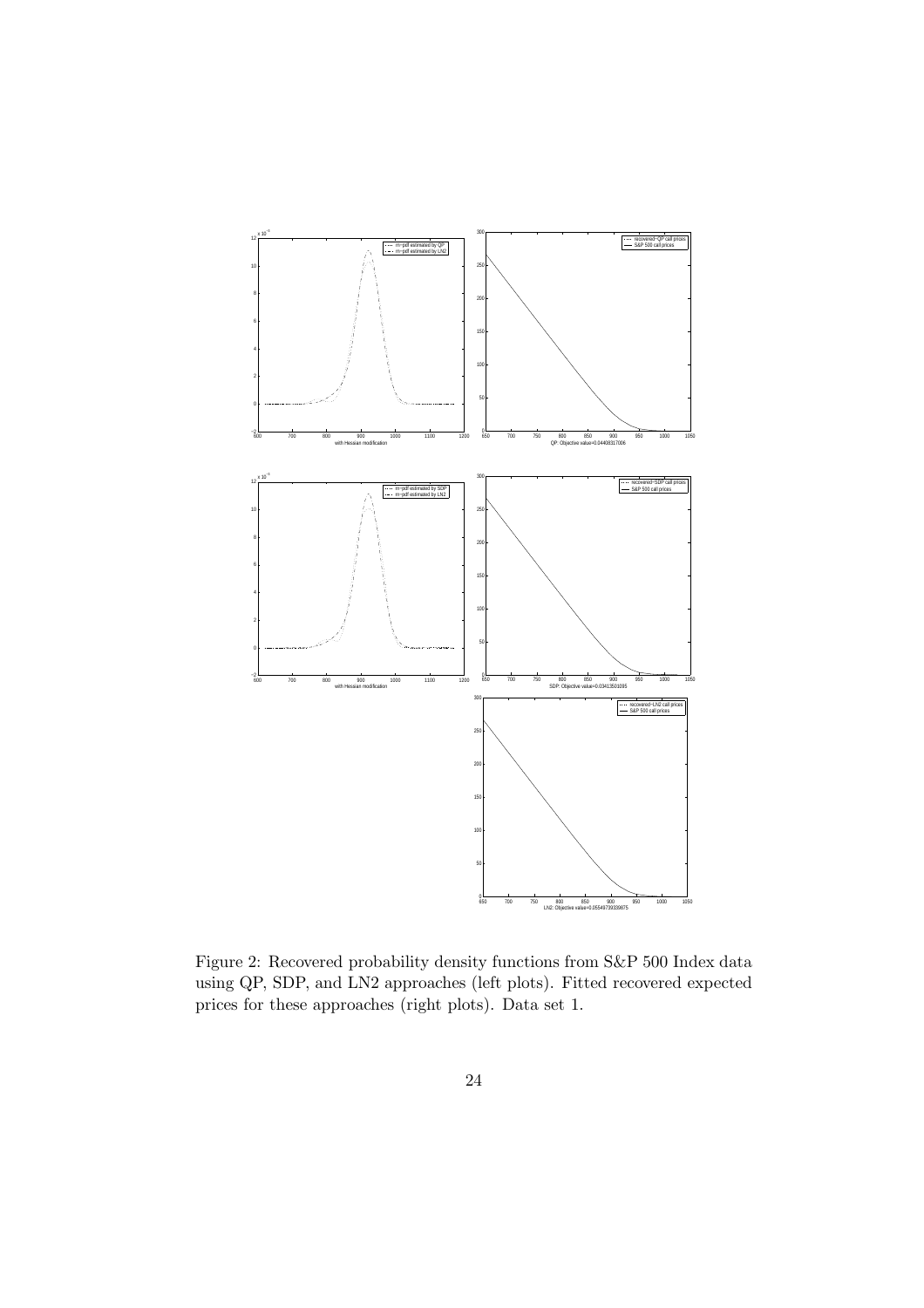

Figure 3: Recovered probability density functions from S&P 500 Index data using QP, SDP, and LN2 approaches (left plots). Fitted recovered expected prices for these approaches (right plots). Data set 2.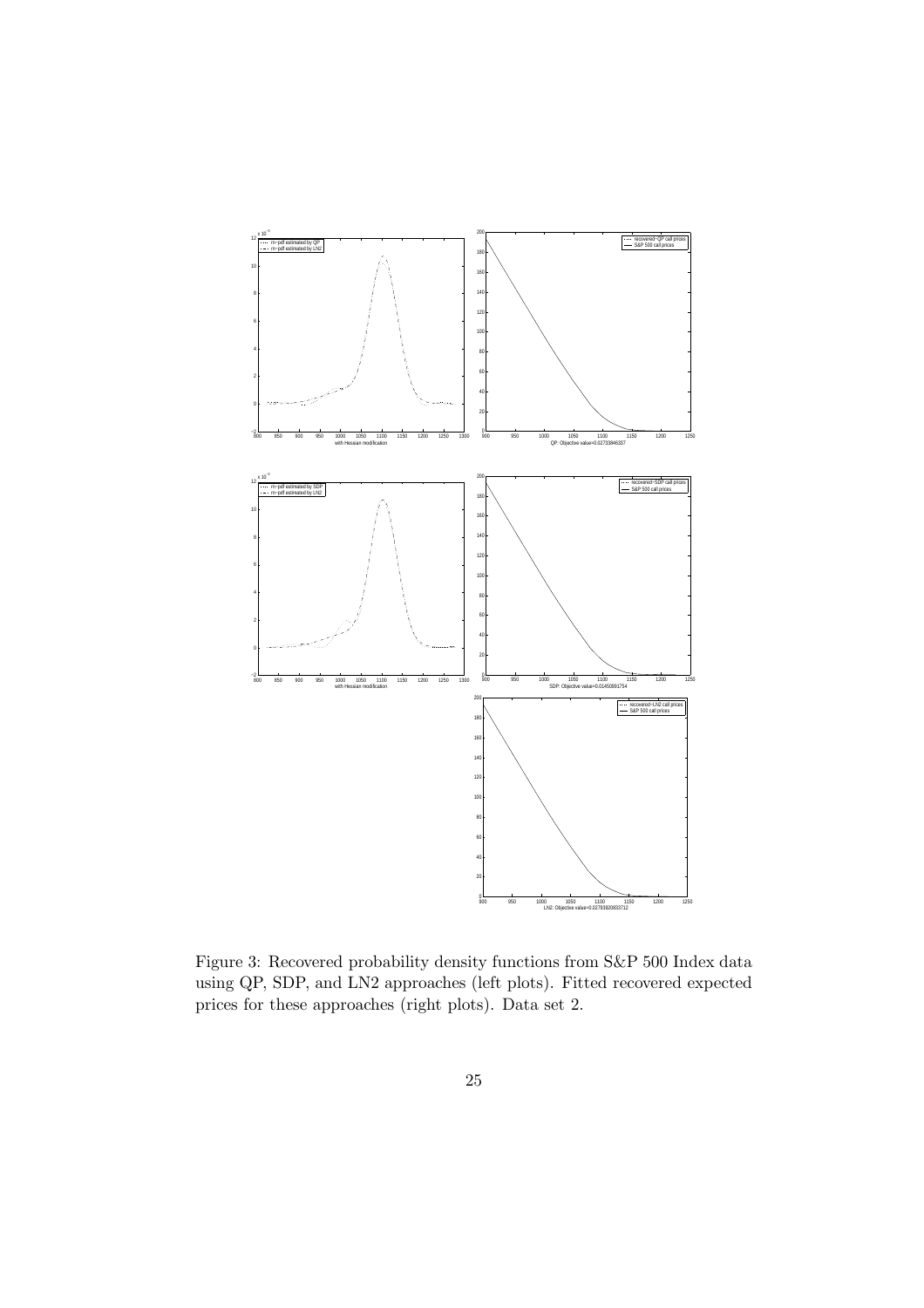

Figure 4: Recovered probability density functions from S&P 500 Index data using QP, SDP, and LN2 approaches (left plots). Fitted recovered expected prices for these approaches (right plots). Data set 3.